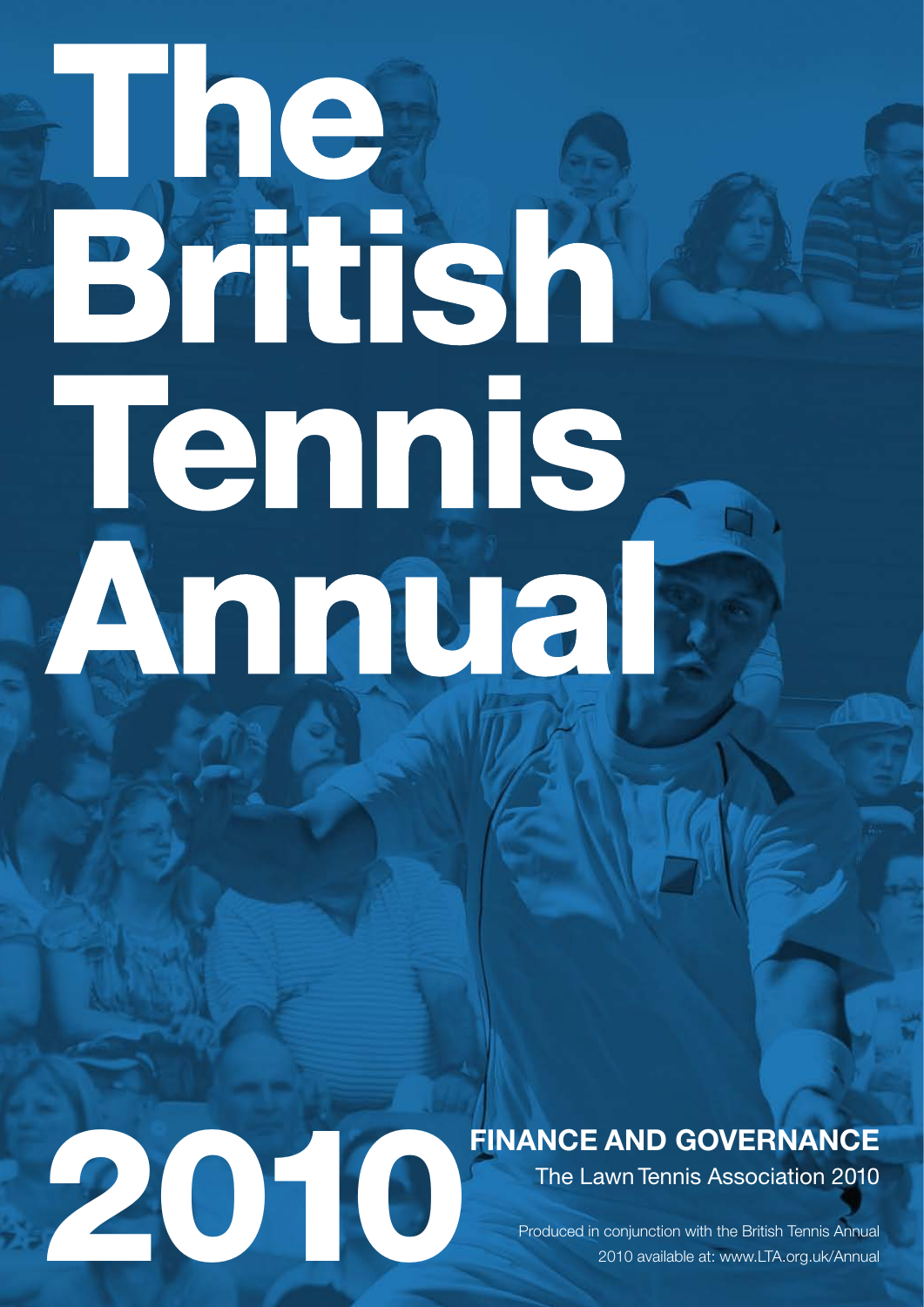# **Contents**

- 1 British Tennis Review of the Year
- 5 Corporate governance structure
- 10 Report and financial statements for the year ended 30th September 2010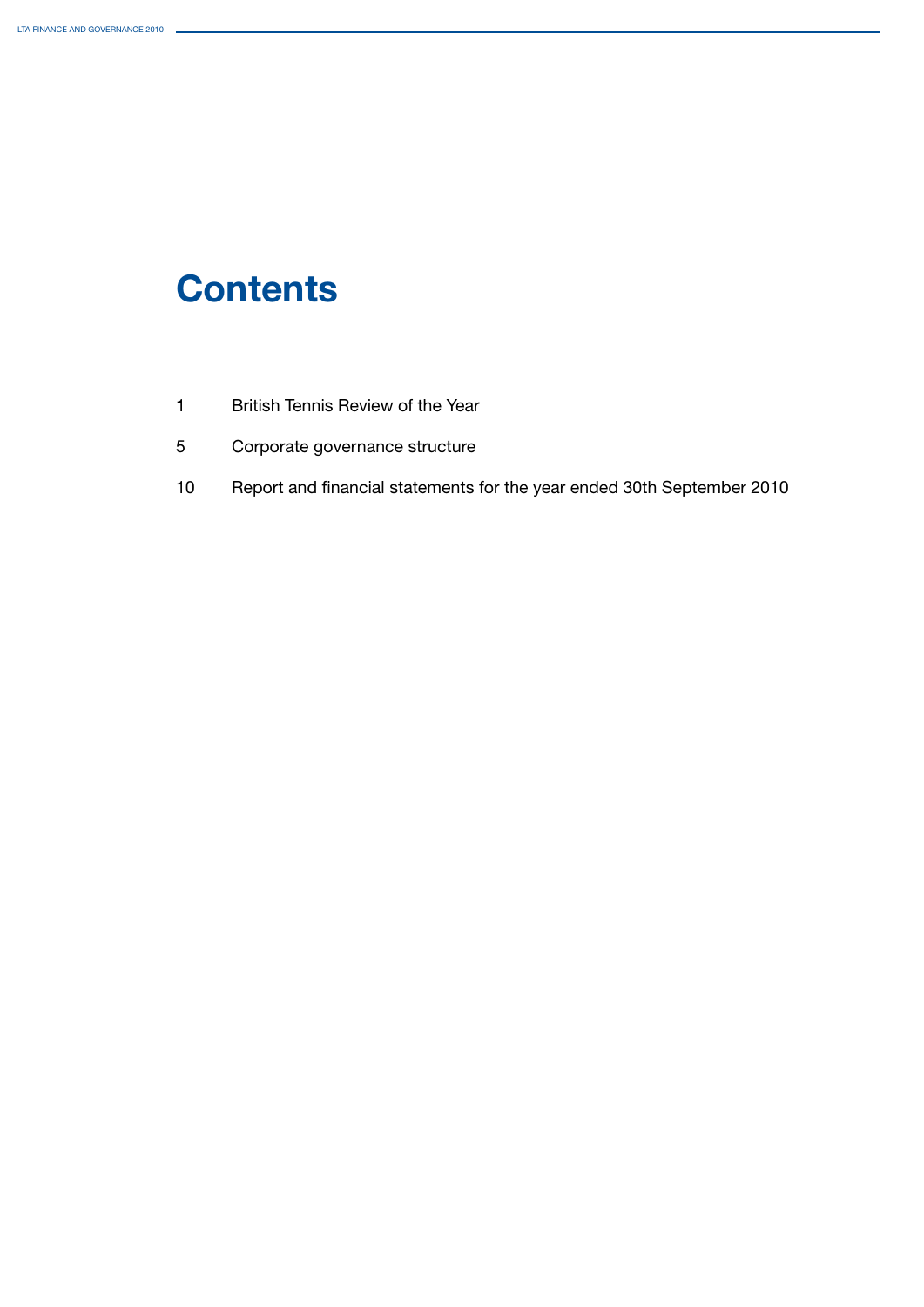## **British Tennis Review of the Year**

The financial statements and annual reports reflect the results of the Lawn Tennis Association ("LTA") Group, comprising the LTA and its direct operating subsidiaries. The LTA works closely with The Tennis Foundation ("TF") who delivers much into charitable activities around the development of tennis. Consequently, within this trading review, to present combined investment into British tennis by both parties, results are shown which includes joint LTA and TF activities. As this presentation does not reflect the legal structure or independence of the TF their results are excluded from the LTA group's results shown in the detailed financial statements. It is the view of the LTA that highlighting the TF's results within the gross income and expenditure better reflects the overall activity levels and investment within British tennis.

This Finance and Governance Report which incorporates the Financial Statements should be read in conjunction with The Annual which gives further details on key elements of the LTA's activities and progress against key measures.

#### **Business review and strategy**

The Blueprint for British Tennis, published in October 2006, sets out the vision, direction and plans for the future of the sport in Britain. The key elements of the Blueprint remain in place with a clear drive to establish a winning framework within British tennis whilst growing the sport at all levels by retaining and attracting new people to the sport. The Board review the strategy and the key measures to assess the performance of the business on a regular basis and not less than annually. The strategy and operating priorities for the next financial year are consistent with the achievement of the long-term goals and objectives and build on the progress made to date.

During the financial year, the principal focus of the LTA has remained unchanged and continues to concentrate on the delivery of the objectives laid down in the Blueprint. The organisation's activities focus on two key strands which are;

- • to promote and increase the number of people participating in the sport at all levels; and
- to provide the framework, resources and infrastructure to deliver success in the performance side of the sport.

Progress is assessed and measured via the LTA's key measures of success – two of which focus on participation and growth and two of which focus on talent development and performance. The LTA's key indicators and measures of success are;

- 1. Number of adults playing tennis each week
- 2. Number of regularly competing juniors
- 3. Number of juniors who meet the "A matrix" threshold based on their international rankings for their age group
- 4. Number of singles and doubles players in the top 100

Continued progress has been made in 2010 against these measures. All the measures have shown strong positive growth over the four year period since the Blueprint was published and in three out of the four measures there has been positive growth in the last 12 months.

The number of adults playing on a weekly basis (as measured by Sport England) grew from 493,500 to 506,700; the only one of the major five sports to show an annual growth over the last year. Tennis remains the

7th largest weekly participation sport as measured by Sport England (there is no corresponding data available for Scotland and Wales).

The number of juniors who compete regularly showed significant growth once again, increasing from 30,000 to 41,000 at the end of September 2010. Establishing this competitive framework and environment is essential in encouraging and retaining juniors and also adults within the sport. This measure has been identified as the key priority over the last four years resulting in the growth from 10,000 regularly competing juniors in 2007.

During 2010 the benchmark for talented junior players was raised. The target for "A matrix" players is set based on their international (ITF and Tennis Europe) rankings for their age. Substantial growth was achieved against these more challenging benchmarks, with the number of juniors reaching the "A matrix" threshold totalling 31 at the end of the year. This compared to 26 the previous year and is up from 18 in 2007.

The target for Top 100 players was set at eight for the year with three singles players and five doubles players. At 30 September 2010 there were two singles players and four doubles players in the top 100, although this has since increased back to five players reaching the top 100 in doubles.

#### **Group financial review**

In line with the long term financial plan, approved by the Board and Council of the LTA at the time of the Blueprint and updated each year, the LTA is currently investing more in tennis on an annual basis than the revenue it generates. The LTA is fully committed to managing its activity and expenditure on a long-term sustainable basis and part of this relates to managing the utilisation of its reserves and operating expenditure within clearly defined guidelines. The Board and Council aim to maintain an amount equivalent to the annual Wimbledon surplus within available reserves to insulate the LTA against any unexpected significant external factors. In recent years the Board and Council have felt it is sensible and prudent financial management to utilise a proportion of these reserves to meet the current objectives and accelerate the development strategy.

The underlying financial results of the LTA group, before the impact of results from joint ventures, show the net operating deficit reduced to £1.1m from £5.7m in 2009. The year on year reduction of £4.6m is consistent with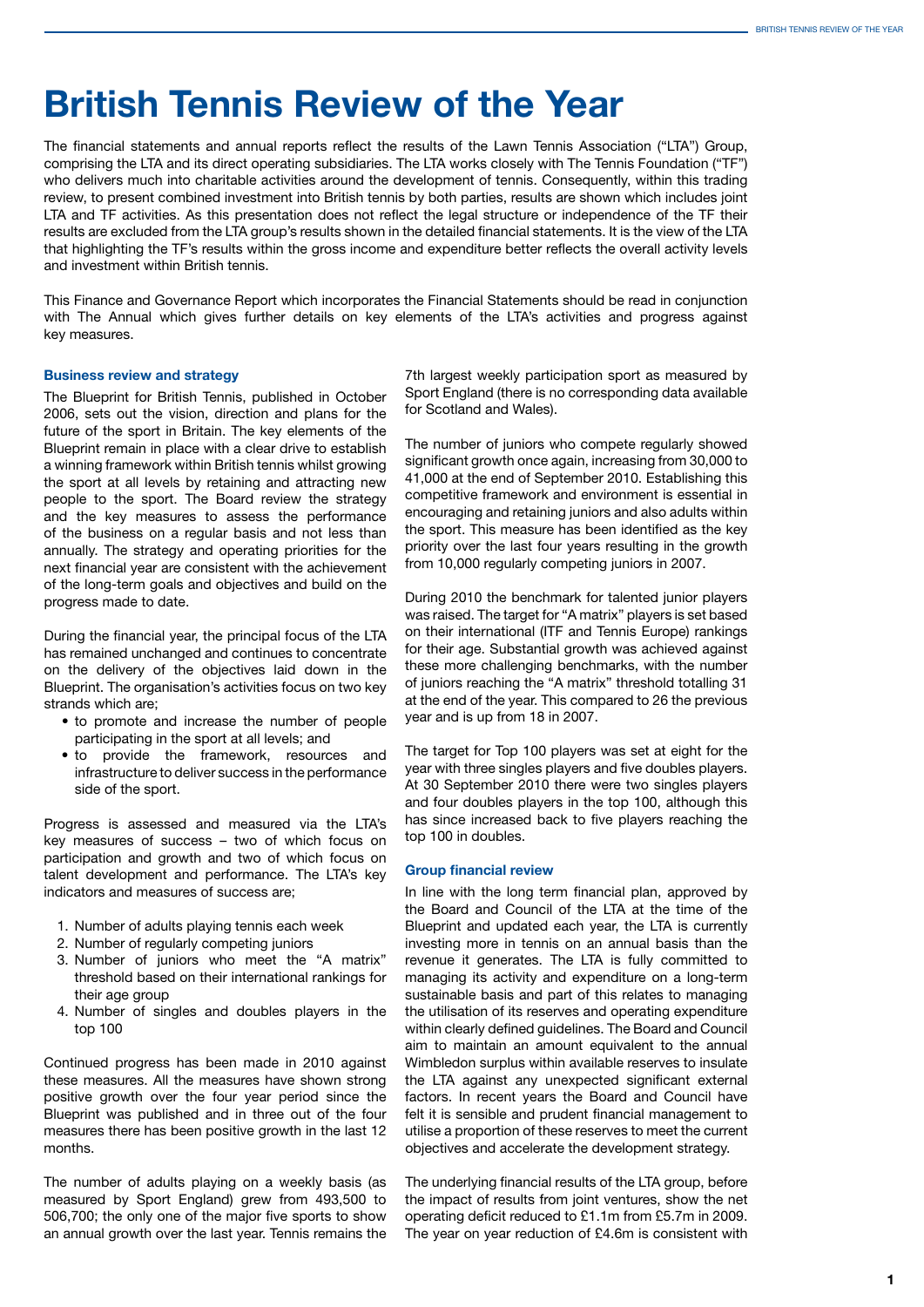the Board's long term planning and the main factors which contribute to this are an increase in LTA turnover of £3.0m combined with a reduction in expenditure of £1.6m.

In addition to the guidelines relating to operating expenditure the LTA Board and Council have also approved investment in capital facilities to be utilised against the facility projects reserve which has a balance of £6.4m at 30 September 2010 (2009: £6.6m). Total LTA and TF investment in new capital projects during 2010 was £5.2m (2009: £4.8m). During the year £3.9m was invested in projects from Sport England (2009: £1.7m), £0.2m was invested in capital projects via the projects reserve (2009: £1.5m) and £1.1m of new interest free loans were awarded to projects (2009: £1.6m). Grants and loans awarded by the LTA play a key role in making projects feasible but all projects funded by the LTA need to generate partnership funding alongside the LTA investment. It became clear in 2010 that the more limited availability of partnership funding locally, and lack of affordable finance, is impacting on the number of sustainable projects applying for funding. The impact of external and partnership funding constraints will continue to be closely monitored.

#### **Turnover**

There are a number of key revenue sources which fund the investment into British tennis. There are two key revenue definitions. The first of these is the combined income of the LTA and TE, which includes LTA turnover. investment income as well as TF external income. Donations from the LTA to the TF are excluded from combined income. The second key revenue definition is LTA group turnover which reflects the consolidated turnover of the LTA group in accordance with UK GAAP.

Significant progress has been made over the last three years in growing these revenue streams and providing certainty and visibility in relation to future revenue streams. The total combined income of the LTA and the TF has risen by £2.7m (5%) in comparison with 2009. The total combined income is now at its highest ever level and reflects the growth in the commercial programme at the LTA as well as the ongoing strength of The Championships, Wimbledon. LTA turnover has increased by £3.0m in 2010 to £53.6m, a positive result in a difficult environment.

#### **Income**

Total income generated by British tennis and LTA turnover is shown below.

| <b>Income Summary</b>                        | 2010     | 2009     | <b>Change</b> | <b>Change</b> |
|----------------------------------------------|----------|----------|---------------|---------------|
|                                              | £000s    | £000s    | £000s         | $\frac{0}{0}$ |
| Direct operating income                      |          |          |               |               |
| Net Championships' Surplus                   | 31,002   | 29,170   | 1,832         | 6%            |
| Commercial                                   | 7,651    | 7,095    | 556           | 8%            |
| Events                                       | 8,669    | 7,475    | 1,194         | 16%           |
| Sport England Revenue Grant Funding          | 3,368    | 3,843    | (475)         | (12%)         |
| Other Income                                 | 4,633    | 4,397    | 236           | 5%            |
| Donations                                    | 3,000    | 3,000    | 0             | 0%            |
|                                              | 58,323   | 54,980   | 3,343         | 6%            |
| <b>Investment income</b>                     |          |          |               |               |
| Interest & Dividends                         | 717      | 1,373    | (656)         | (48%)         |
| <b>Total combined income of LTA &amp; TF</b> | 59,040   | 56,353   | 2,687         | 5%            |
| Less Group reporting adjustments             |          |          |               |               |
| LTA Interest & Dividends                     | (564)    | (1, 160) | 596           | 51%           |
| TF Interest & Dividends                      | (153)    | (213)    | 60            | 28%           |
| TF Income                                    | (4,741)  | (4, 424) | (317)         | (7%)          |
|                                              | (5, 458) | (5,797)  | 339           | 6%            |
| <b>Total LTA Group Turnover</b>              | 53,582   | 50,556   | 3,026         | 6%            |

The All England Lawn Tennis Club ("The Club") and Committee of Management delivered another exceptional Championships, Wimbledon, which remains the premier tennis Grand Slam. A combination of favourable weather and exchange rates as well as underlying resilience and growth in the key revenue streams produced an excellent financial result. The surplus distributed to the LTA increased by £1.8m in

2010 to £31.0m. In May 2009 the LTA entered into a contract with The Club in respect of The Championships and the distribution of the surplus for the period to 2053. These terms and the conditional disposal of the LTA's investment in the All England Lawn Tennis Ground Plc ("The Ground Company") in 2013 to The Club secure this long term revenue source and enable the LTA to plan with long term certainty.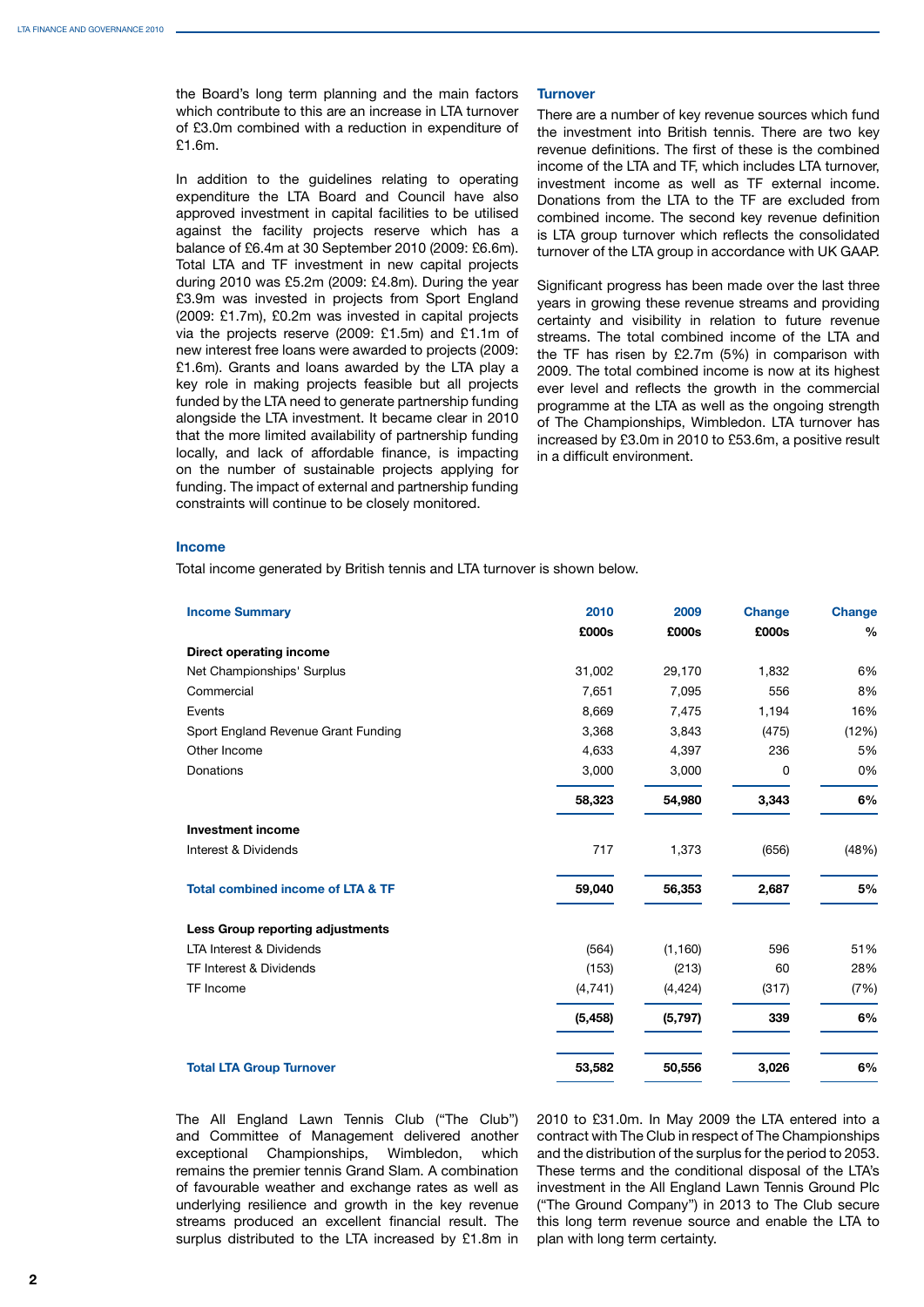The commercial strategy and programme continues to grow with further blue chip partners working with the LTA during the year. The cornerstone of the commercial programme is the agreement with AEGON as the Lead Partner of the LTA and British tennis. Alongside AEGON, we are delighted to continue to work with Supporters BNP Paribas and Highland Spring, as well as suppliers, Intercontinental Hotel Group and Nike. During the year we also welcomed new partners Thomson Reuters and Babolat which contributed to the year on year growth.

The significant growth generated from Events was associated with the AEGON British Tennis Series (AEGON Championships, AEGON Classic and AEGON International) in the grass court season as well as the first year of the ATP World Tour Finals in November 2009. 2010 saw encouraging signs of recovery in the hospitality market for our events with good year on year growth.

Sport England grant revenue funding of £3.4m (2009: £3.8m) largely reflects the funding received under the first full year of the Whole Sport Plan funding. During 2009 the LTA entered into a four year agreement with Sport England under its Whole Sport Plan funding with effect from 1st April 2009. This secured up to £26.8m

of total revenue and capital funding. This funding is dependent on the achievement of certain objectives and measures and the capital funding is administered by the LTA as an agent on behalf of places to play based on actual capital projects. The LTA work closely with Sport England to meet these objectives and the revenue recognised in the year reflects the contracted level of funding. In addition to the revenue funding referred to above the LTA also received £3.85m from Sport England to invest directly in capital facility projects. Neither the income nor expenditure is recognised within the LTA's operating results given the funding conditions and the nature of the projects.

Other income includes items such as the reimbursement of tournament costs, fees, other grants and programme funding as well as affiliation fees.

Donations consist of amounts paid directly to the TF by external parties to be used for investing in growth and participation in the sport.

Investment income significantly reduced in 2010 to £0.7m (2009: £1.3m). This was expected due to the ongoing very low interest rates received on all cash deposits throughout 2010.

## **Expenditure**

Expenditure within British tennis consists of investment in all aspects of the sport from increasing participation at grass roots to elite performance development. Given the nature of expenditure across numerous areas and the overlap within these areas there are a number of subjective assumptions inherent in apportioning expenditure between performance and growth.

Overall combined British tennis operating expenditure increased by £0.4m to £60.1m in 2010. The LTA expenditure following group reporting adjustments and eliminations reduced to £54.7m in 2010. The major adjustments include facility grants funded directly from the LTA project reserve and the elimination of TF direct net expenditure (excluding LTA donations as above).

The principal areas of expenditure and investment in British tennis across the combined LTA and TF and also the LTA Group are highlighted below.

| <b>LTA Expenditure in British Tennis</b>         | 2010     | 2009     | <b>Change</b> | Change        |
|--------------------------------------------------|----------|----------|---------------|---------------|
| <b>Direct operating costs</b>                    | £000s    | £000s    | £000s         | $\frac{0}{0}$ |
|                                                  |          |          |               |               |
| Developing and Supporting Talent                 | 13,391   | 14,115   | 724           | 5%            |
| Growth and Development of the Sport              | 13,749   | 13,379   | (370)         | (3%)          |
| <b>Competitions and Events</b>                   | 16,235   | 15,681   | (554)         | (4% )         |
| Commercial                                       | 3,628    | 3,618    | (10)          | 0%            |
| <b>Business Support</b>                          | 10,335   | 10,492   | 157           | 2%            |
| Depreciation                                     | 2,780    | 2,420    | (360)         | (15%)         |
| Total combined operating expenditure of LTA & TF | 60,118   | 59,705   | (413)         | (1%)          |
| <b>LTA Group reporting adjustments</b>           |          |          |               |               |
| LTA Facility Grants - Reserves                   | 180      | 1,500    | 1,320         | 88%           |
| <b>Financial Statements Reclassifications</b>    | (547)    | (308)    | 239           | 78%           |
| <b>External TF Expenditure</b>                   | (5,053)  | (4,655)  | 398           | 9%            |
|                                                  | (5, 420) | (3, 463) | 1,957         | 57%           |
| <b>Total LTA Group Operating Expenditure</b>     | 54,698   | 56,242   | 1,544         | 3%            |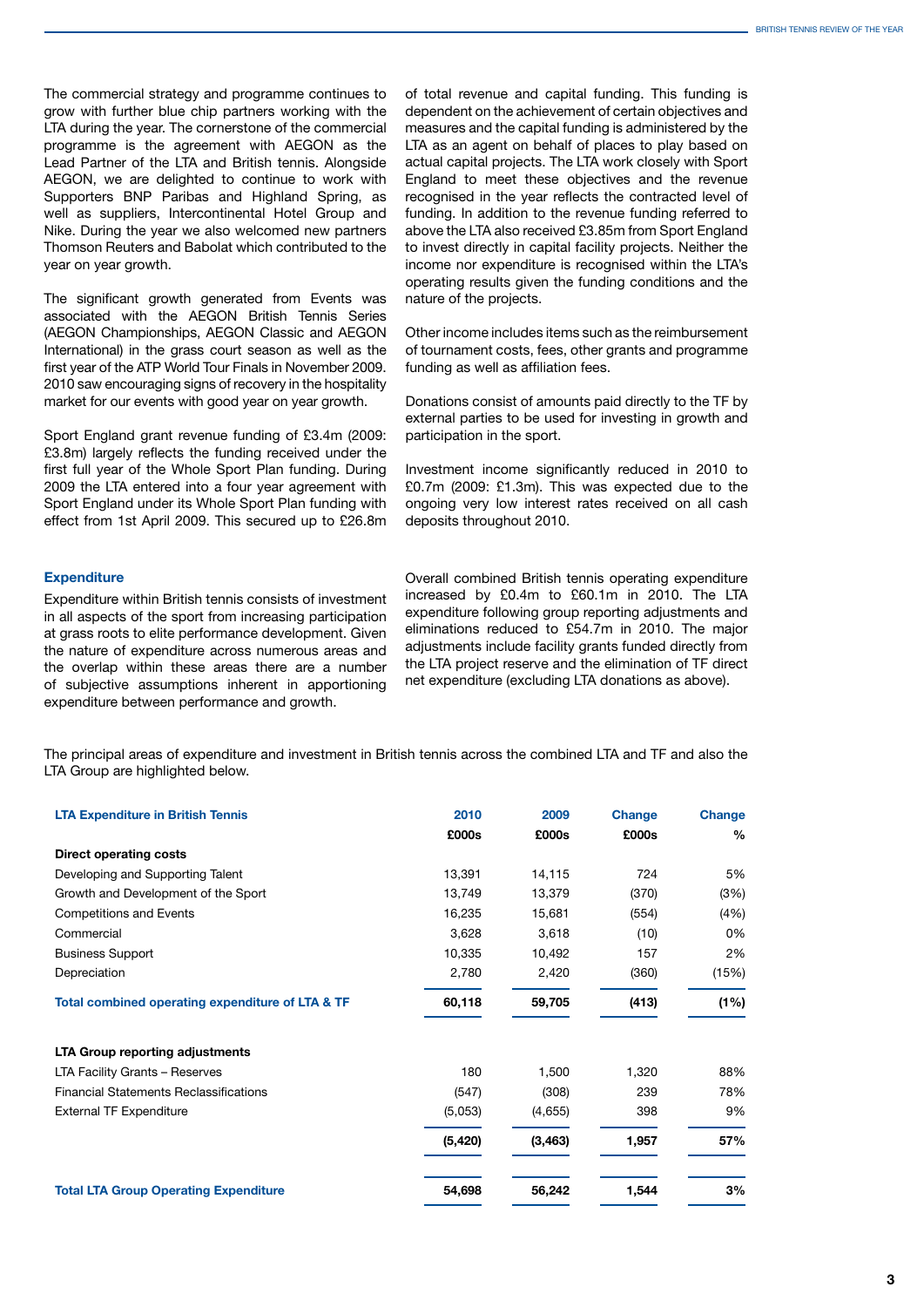The expenditure on developing and supporting talent includes investment into the performance infrastructure of independent performance centres throughout the country, all aspects of junior talent identification and development, individual player funding (from juniors through to Team AEGON) and support and resources for the matrix-funded junior and senior players.

Growth and development of the sport encompasses the national field team working throughout the counties with volunteers and individuals involved in competitions, coaching, clubs and community facilities. Additional to this is direct investment supporting places to play as well as coach education and support. The final element within this category is the donation the LTA makes directly to the TF which funds development programmes in schools and disability tennis as well as broader community opportunities.

Competitions and events expenditure range from the grass roots competition structure to the pre-Wimbledon international major events delivered as part of the AEGON British Series. These major events underpin the grass court season and are vital preparation for The Championships, Wimbledon. Also included is expenditure on Davis Cup and investment in the Barclays ATP World Tour Finals at The O2.

Commercial expenditure supports the direct and indirect costs relating to the commercial delivery of the LTA's partnerships, and delivers a substantial return to British tennis.

Business support includes all aspects of resources and support to the direct investment in tennis including the costs relating to governance, head office and the NTC performance infrastructure costs as well as the support functions including legal, finance, IT and HR.

## **The LTA's partnership with the Tennis Foundation**

The TF is the independent registered charity of British tennis (Charity number – 298175). The TF works to provide sustainable and inclusive tennis opportunities for all age groups across local authority tennis facilities, including parks, leisure centres and indoor facilities located on local authority land. The charitable objectives of the TF also extend to the whole of the education sector, and to disability development and performance. The TF is a key partner of the LTA in promoting tennis in Great Britain and a number of charitable activities are run in partnership. The TF utilises the specialist knowledge and resources of the LTA development field team to deliver some aspects of the TF's charitable activities. The LTA also provides a number of support, administrative and management services to the TF. All services and resources provided by the LTA to the TF are provided for and charged on an arm's length basis.

The LTA is a significant contributor to the TF and during the year the LTA donated £11.1m (2009 – £9.4m) to the TF. The TF also secures revenue and donations from other partners and supporters. Total TF revenue was £17.3m in 2010 (2009: £15.8m) and total TF expenditure on charitable activities was £18.6m in 2010 (2009: £15.8 m).

#### **Reserves**

The LTA is focused on the growth and widening of revenue streams to reduce the dependency on income from The Championships (which operates as a result of a joint arrangement between the All England Club and the LTA). Significant progress has been made on this since 2007 with combined LTA/ TF income increasing by £12.2m over this period. Of this increase, £8.5m has been driven by commercial/ events and £5.3m has been contributed by The Championships, partially offset by reductions in grant income from Sport England and investment income.

Despite this progress in diversifying income streams, The Championships, Wimbledon remains, by far, the biggest contributor to the LTA's revenue. This large single source of income heightens our risk profile, particularly as the tournament takes place towards the end of our financial year. As part of its risk management approach, the LTA manages its reserves policy as detailed above.

As well as historic reserves the LTA and its Board also closely reviews reserves and liquid assets, being cash and investments. At the balance sheet date, total cash balances are £23.0m (2009: £27.1m) and the LTA owns investments with a cost of £26.9m (2009: £23.8m). An investment strategy is in place to provide a financial return on these funds over the long term by maintaining a balanced and diversified portfolio with a medium risk profile over the longer term that is acceptable to the Investment Committee and the Board. Investments held in a foreign currency are hedged as far as possible to remove the exchange rate risk on those investments.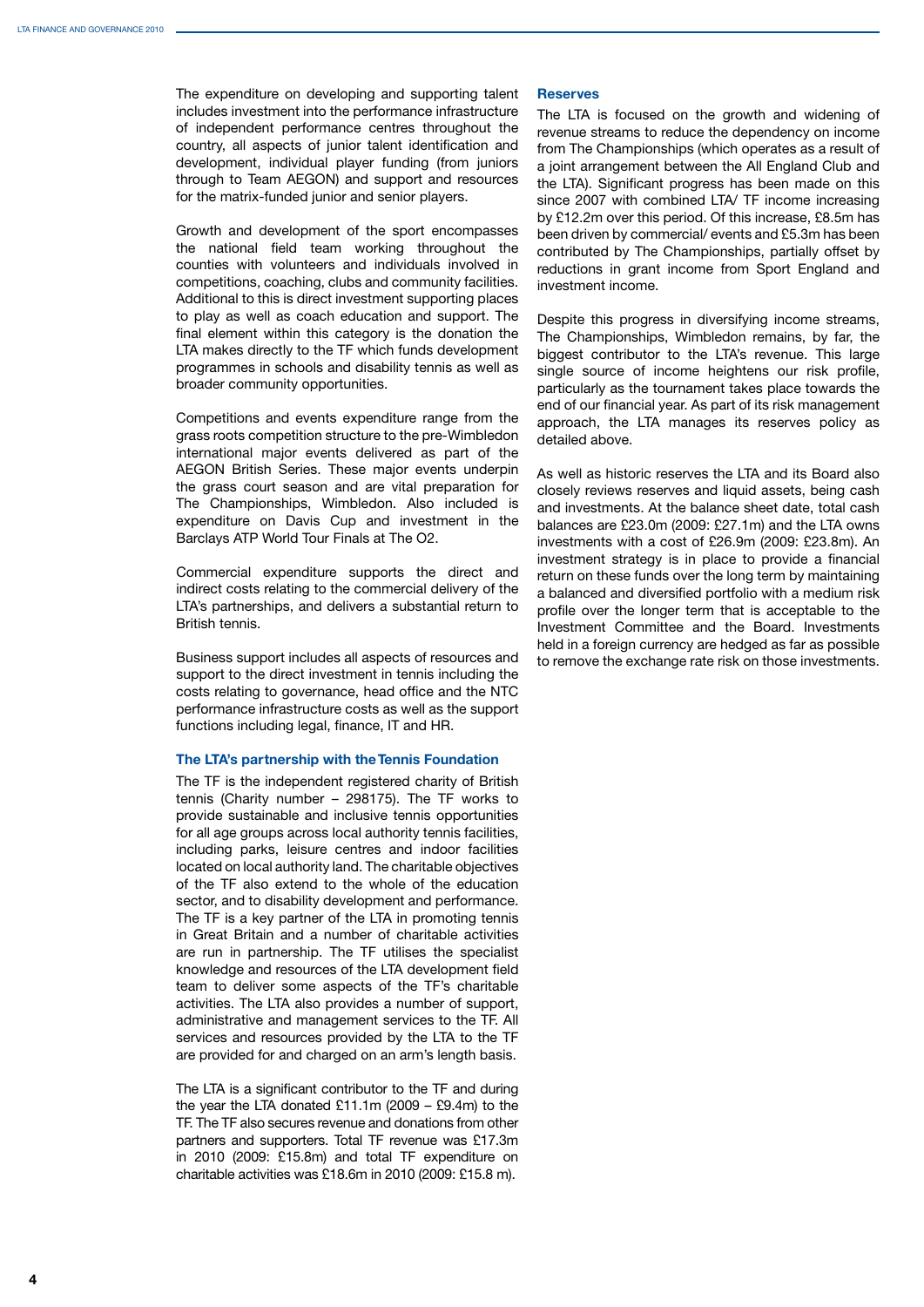# **Corporate governance structure**

The LTA is committed to managing and conducting its business and its corporate governance to plc standards and aims to be a leading and forward looking National Governing Body. The Board actively embraces the principles of good governance as set out in the Combined Code with particular regard to integrity and accountability but also with a view to ensuring value and return on its investment into tennis. The LTA has adopted certain principles associated with good governance and further information as to how these are applied is detailed below.

## **Structure**

## **The Board**

The LTA is an unincorporated association whose constitution is set out in the Rules of the LTA\*. The stated objective of the LTA is to be the governing body of tennis in Great Britain, the Channel Islands and the Isle of Man with the general objective of advancing the interests of tennis and the LTA. Its membership consists of various bodies that have an interest in the development and promotion of tennis in Great Britain including the 38 English counties, Tennis Scotland, Tennis Wales, Channel Isles LTA, Isle of Man LTA, The All England Lawn Tennis Club and the Tennis Foundation.

During the year, the LTA has continued to review and enhance its corporate structures, details of which are available on the LTA website.

## **Council**

The LTA Council is the democratic forum representing those bodies which are members to the LTA. Its composition and powers are governed by the Rules of the LTA\*. It consists (inter alia) of the President, Deputy President, Honorary Treasurer and Councillors (representatives elected from the various member associations). The LTA Council manages the LTA through the Board assisted by various other boards, committees and panels. The Standing Orders\* set out how the Council determines the composition of, and appointment to, the Board (and other boards, committees and panels) and delegates its power to the Board. The LTA Council meets at least four times a year and at those meetings receives reports from the LTA Board, as does the Annual General Meeting.

The responsibilities of Council include approval of the strategy and budget; the annual accounts and report; nominations including for the President, Deputy President, Honorary Treasurer, Deputy Honorary Treasurer (if appointed) and Council representatives to the Board; amendments to the Standing Orders; amendments to the LTA Rules (also subject to the AGM's approval); subscription fees; interest charged on LTA loans; and the approval of any significant major transactions.

The composition of the Board is also governed by the Rules of The LTA and the Standing Orders. These include the formal procedures for the election of the President, Deputy President, Honorary Treasurer, Deputy Honorary Treasurer (if appointed) and the representatives from Council that sit on the Board.

The President, Deputy President, the Honorary Treasurer and Deputy Honorary Treasurer (if appointed) are elected each year and there is a convention that no President will serve longer than three years. The remaining non executive Board members are also considered for re-election on an annual basis.

The Board has clear terms of reference and a clear understanding of its responsibility and role. The functions of the Board are to provide leadership to the LTA, formulate the strategy, objectives and major policies before they are presented to Council for approval and to review and monitor the LTA's operational and financial performance against that strategy and objectives. Further detail as to matters reserved for decisions by the Board may be found in the LTA Governance Document. There is a clear division of responsibility between the President and the Chief Executive and each executive Board member has a role description and limits of authority. The Board meets a designated number of times per year in accordance with the Standing Orders. During the year to 30 September 2010 the Board met seven times.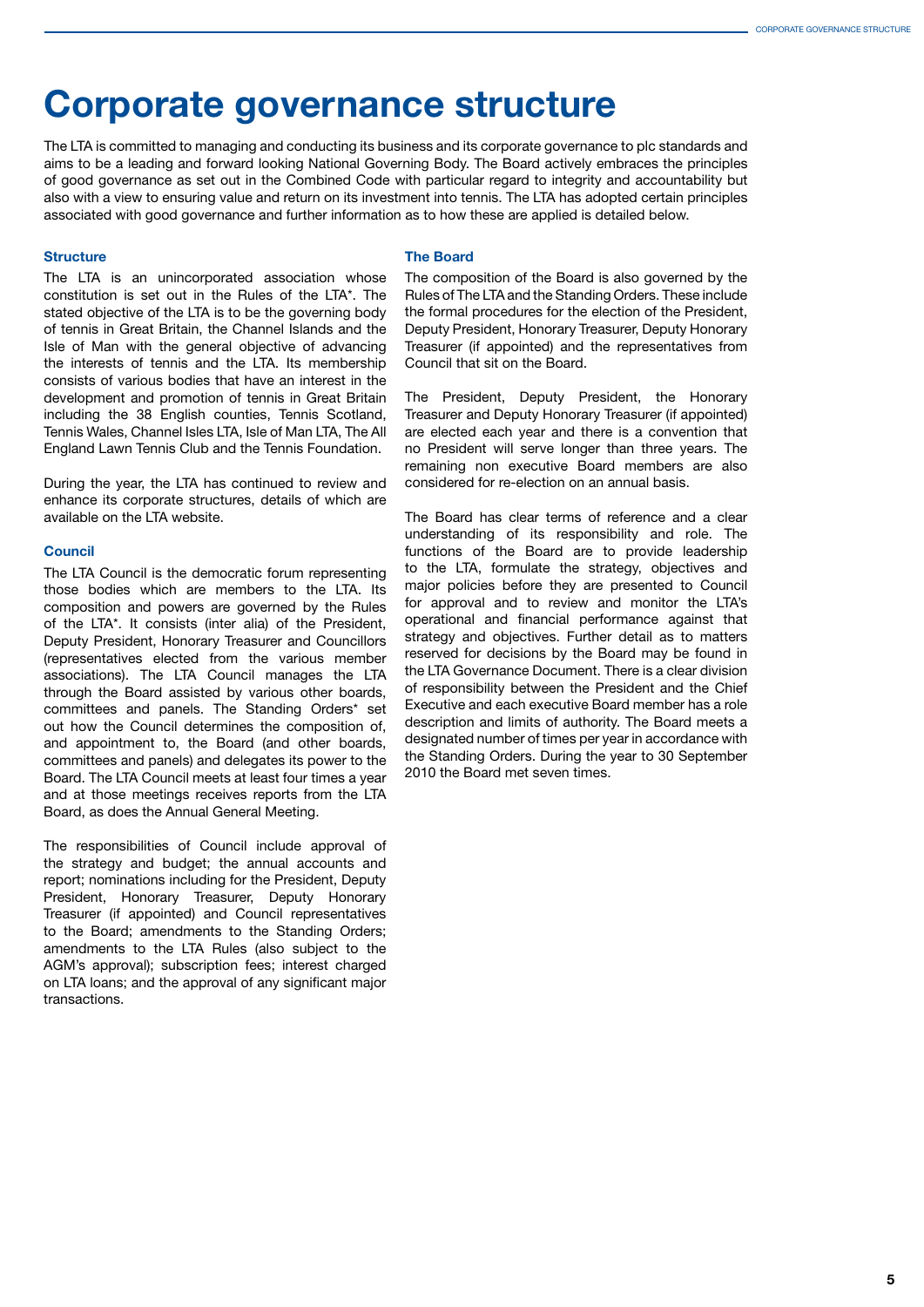The Board is not to exceed 15 in number. The current Board members are:

## **Name Description No of Meetings attended in year** Derek Howorth President 7 Peter Bretherton **Deputy President** 7 and 7 and 7 and 7 and 7 and 7 and 7 and 7 and 7 and 7 and 7 and 7 and 7 and 7 and 7 and 7 and 7 and 7 and 7 and 7 and 7 and 7 and 7 and 7 and 7 and 7 and 7 and 7 and 7 and 7 and 7 and Andrew Crichton Honorary Treasurer 7 Martin Corrie Chair of the Professional Tennis Advisory & Scrutiny Board 6 Tom Kinloch Board member elected by Council and Chair of the Tennis Operations Advisory & Scrutiny Board (with effect from 1 January 2010) 7 Cathie Sabin **Board member elected by Council** Tony Lemons Board member elected by Council (appointed 16 December 2009) 6 Peter Littlewood President's nominated member (appointed 16 December 2009) 7 Val Gooding The Independent non-executive Contract and Cooling 6 Richard Baker **Independent non-executive (appointed 11 May 2010)** 3 Roger Draper Chief Executive 7 and 2008 7 and 2008 7 and 2008 7 and 2008 7 and 2008 7 and 2008 7 and 2008 7 and 2008 7 and 2008 7 and 2008 7 and 2008 7 and 2008 7 and 2008 7 and 2008 7 and 2008 7 and 2008 7 and 2008 7 and Mark Donnelly Finance Director 7 and 7 7 and 7 7 and 7 7 and 7 7 and 7 7 and 7 7 and 7 7 and 7 7 and 7 7 and 7  $\,$  7

Anne Clark stepped down as Chair of the Tennis Operations Advisory & Scrutiny Board with effect from 31 December 2009. Sir Robert Phillis, an independent non-executive, died on 22 December 2009.

Karen Neale, Head of Legal, is the LTA's Secretary (appointed 11 May 2010) and attends all Board meetings in that capacity.

The Board is satisfied with the balance between executive and non-executive Board members which allows it to exercise objectivity in Board decision making and proper control of the LTA's assets. Whilst the Board has two nominated Independent Non-Executive Board members, all the non-executive Board members are considered independent of the executive and are directly accountable to the LTA Council and reflect members' interests accordingly. The Board considers its composition is appropriate in view of the size and requirements of the LTA's business. The Nominations Committee review the composition of the Board and make recommendations to the President and Council on its make up. The Nominations Committee is responsible for leading the search and review procedure to recommend new Board appointments.

New Board members receive an induction into the LTA and training as required on an ongoing basis. Board members also have access to the Company Secretary and any external advisors and resources if required. The LTA maintains directors' liability insurance on behalf of its Board.

## **Main Board Performance**

The President is responsible for leadership of the Board and ensuring its effectiveness. The President on behalf of the Board reviews its performance and effectiveness during each year. The process includes a variety of methods, including questionnaires completed by and interviews with Board Members conducted by the LTA Secretary or the President. Issues addressed include the function of the Board and each of its committees and panels and includes an assessment of the President by his peers. The results are considered first by the President and then by the Board. In addition, the Board also debates and agrees the key priorities and ways of working and this is intrinsically linked to the delivery of the strategy and key working priorities of the executive management team. As a result of the findings of the review, the Board considered its performance to be satisfactory during the year.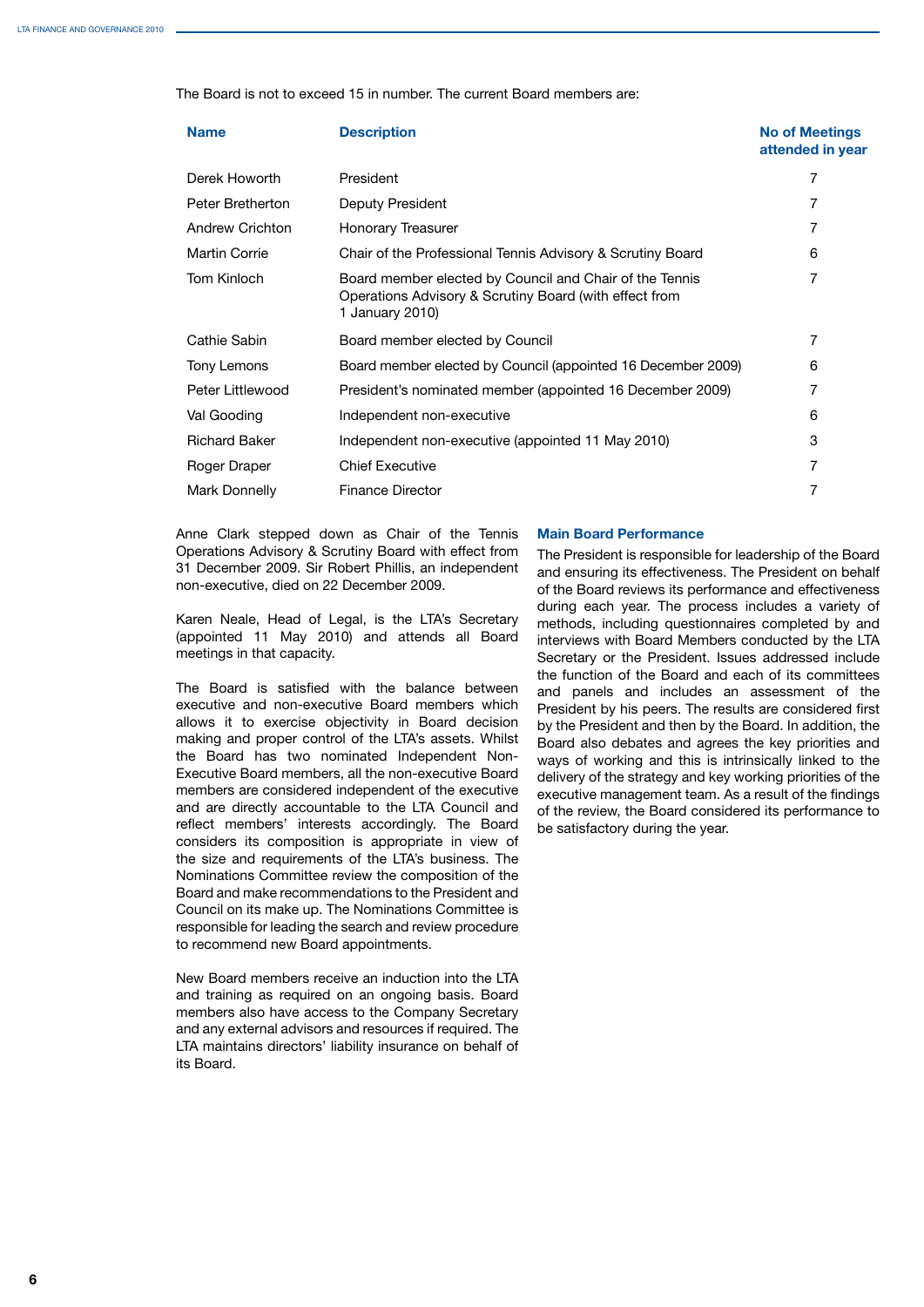## **The Executive Team**

The responsibility for operational decision making lies with the LTA's Executive Team. As such, the Executive is responsible for the implementation of the strategy, objectives and major policies of the LTA and are directly accountable to the Board and are responsible for briefing and updating the Board with relevant information. The current Executive Team incorporates all the critical areas of the business and its members are:

| <b>Description</b>                      |
|-----------------------------------------|
| <b>Chief Executive</b>                  |
| <b>Player Director</b>                  |
| Director of Communications & Commercial |
| <b>Finance Director</b>                 |
| <b>Head of Business Development</b>     |
|                                         |

The LTA has a number of sub-committees of the Board which have delegated responsibility for key areas. Each committee has terms of reference and all committees report back to the Board and minutes are circulated to all Board members.

## **President's Committee**

The President's Committee is a forum consisting of the President, Deputy President and Honorary Treasurer with the CFO and Finance Director in attendance as appropriate. The President's Committee will advise the President as required, review the annual budget prior to submission to the Board and provide a forum where the CEO can discuss issues and seek advice or feedback on a confidential basis.

#### **Audit Committee**

The main role and responsibilities of the Audit Committee are to monitor the integrity of the financial statements of the LTA, review the LTA's internal financial controls, financial risk management systems and to manage the appointment, independence and performance of the external auditors. Its terms of reference are set out in the LTA Governance Structure document.

The Audit Committee is chaired by Richard Baker, an Independent Non-Executive member of the Board. The other members of the Committee are Andrew Crichton, the Honorary Treasurer, and Tony Lemons, a Board Member elected by the LTA's Council. Mark Donnelly, the Finance Director and the LTA's audit partner attend the Committee as invited.

During the year Tom Kinloch was co-opted to the Committee and was acting chair prior to Richard Baker's appointment.

The Audit Committee reports to the Board and also to Council on any audit matter. The Audit Committee generally meets up to three times a year and in line with its terms of reference reviewed the annual financial statements before they were approved by the Board.

There is currently no internal audit function and the Audit Committee and the Board believe that this is appropriate for the organisation, based on its size and activities. This will be reviewed on an annual basis when the need for any internal audit activity or function will be considered.

Pricewaterhouse Coopers LLP, the LTA's audit firm, also provides tax advice to the organisation via separate engagement teams and tax partner. The Audit Committee is satisfied that the provision of tax advice does not impact the auditor's subjectivity and independence.

## **Funding Committee**

The main role and responsibilities of the Funding Committee are to ratify, review and agree LTA capital funding, both loans and grants, for individual projects in accordance with the LTA's capital funding programme and budget. The Funding Committee is chaired by a member of Council and has eight members; the LTA Honorary Treasurer and Finance Director are invited to attend.

#### **Investment Committee**

The main role and responsibility of the Investment Committee is to decide the LTA's investment policy for its portfolio of investment securities and such other assets as the Board decides. It is guided by the Board as to the balance required between income and capital growth. Its terms of reference are set out in the LTA Governance Structure Document.

The Investment Committee is chaired by Andrew Crichton, the Honorary Treasurer. The other members are Peter Bretherton, the Deputy President, Martin Corrie, Board member and Chairman of the Professional Tennis Advisory and Scrutiny Board and Mark Donnelly, the Finance Director.

The Investment Committee reports to the Board and met four times in the financial year.

## **Nominations Committee**

The nomination procedures for boards, committees and panels are set out in the LTA Governance Structure Document. The Board Nominations Committee was set up in 2009 with the purpose of keeping the composition of the Board under review and considering the appointments of Councillors and succession planning at senior levels of management. Membership of the Nominations Committee comprises the members of the President's Committee and an Independent Non-Executive Board member (Val Gooding).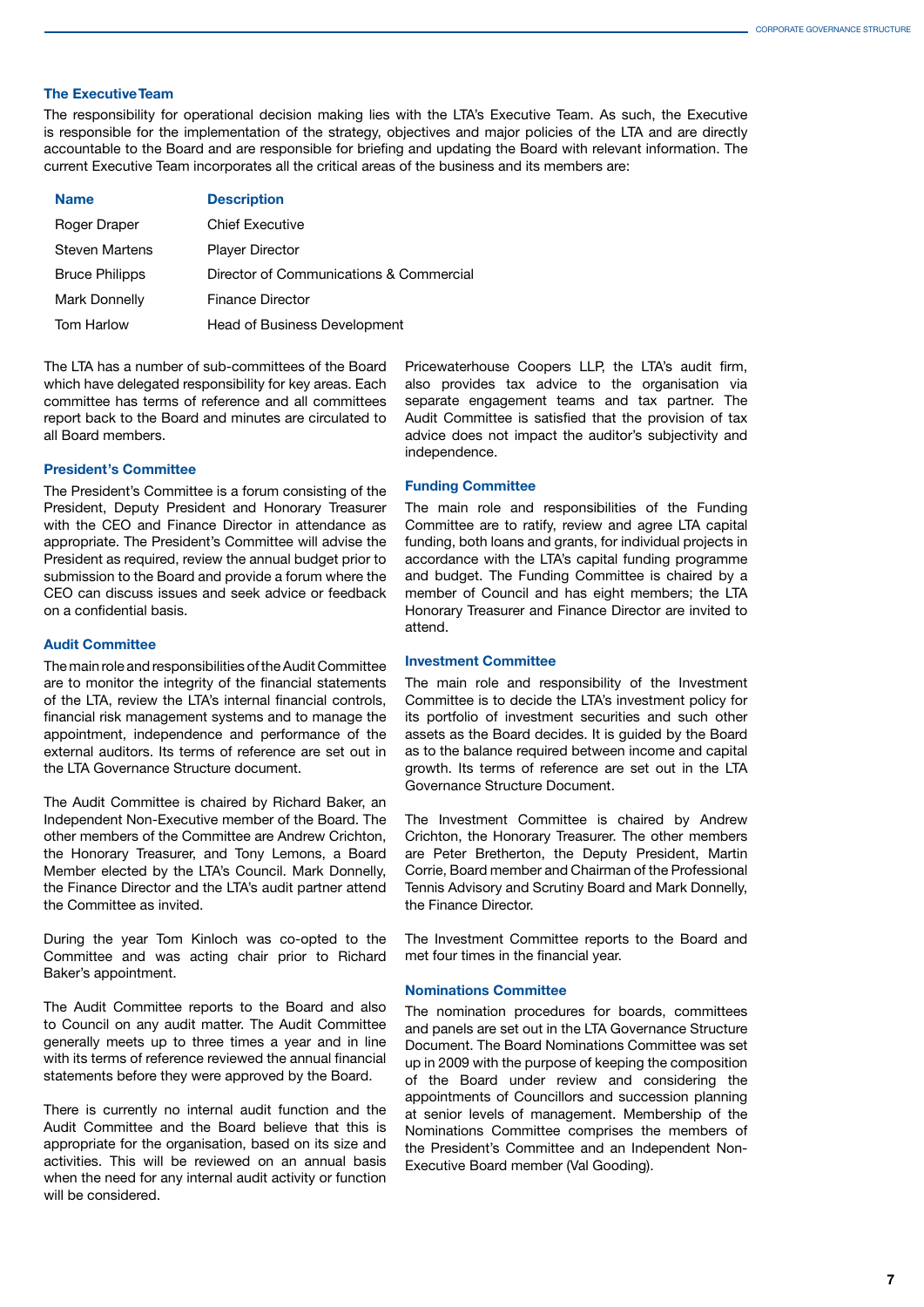## **Remuneration Committee**

The main role and responsibilities of the Remuneration Committee is to determine the LTA's policy on remuneration and to advise on the total remuneration packages of the Chief Executive and senior executives and to make any comparisons with market rates of remuneration as necessary. The Remuneration Committee engages independent external consultants to benchmark remuneration levels as required. Its terms of reference are set out in the LTA Governance Structure Document.

The Remuneration Committee is chaired by the President. The other members of the Committee are Andrew Crichton, the Honorary Treasurer, Val Gooding, Independent Non-Executive Board member and Peter Bretherton, Deputy President, with Roger Draper, the Chief Executive, and the Head of HR in attendance as appropriate. The Remuneration Committee reports to the Board. The Remuneration Committee has met three times during the financial year.

The Organisation's remuneration strategy is to pay executives the appropriate market remuneration packages to attract and retain high calibre individuals to manage and deliver the Organisation's objectives. No remuneration is currently paid to the non-executive Board members which the Board considers appropriate at the current time.

## **Risk Advisory Committee**

The main role and responsibility of the Risk Advisory Committee is to review and to report to the Board, on the major risks which the organisation faces and also the design, implementation and the monitoring of the systems of internal control to mitigate, wherever possible, these risks. In particular, the Risk Advisory Committee considers and receives reports from the executive-led Risk Advisory Group on the nature of risks facing the LTA, the categories of risk which are acceptable, the likelihood of risks materialising, the LTA's ability to reduce this likelihood and impact on its business of the risks and the costs of operating the particular controls relative to the benefit obtained in managing the identified risks. Its terms of reference are set out in the Corporate Structure Document.

The Risk Advisory Committee is chaired by Peter Bretherton, Deputy President. The other members are Roger Draper, the Chief Executive, Bruce Philipps, the Director of Communications & Commercial, Mark Donnelly, the Finance Director and Karen Neale, Head of Legal Services and LTA Secretary. The Risk Advisory Committee has met four times in the current financial year.

24th November 2010  $\frac{1}{2}$  ,  $\frac{1}{2}$  ,  $\frac{1}{2}$  ,  $\frac{1}{2}$  ,  $\frac{1}{2}$  ,  $\frac{1}{2}$  ,  $\frac{1}{2}$ 

<sup>\*</sup> All of the documents mentioned in this report can be accessed and downloaded via the LTA website at www.lta.org.uk/About-Us/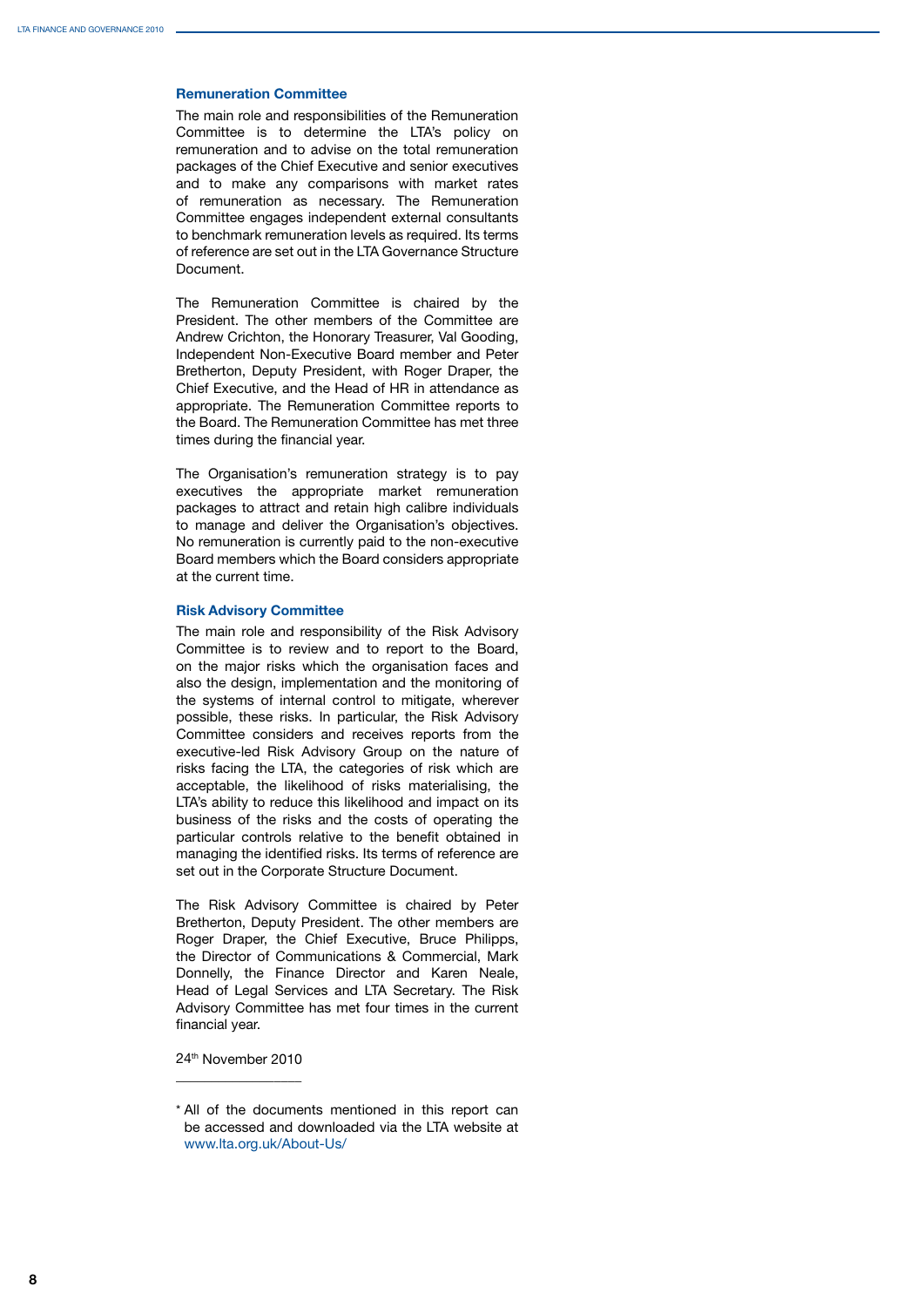Report and financial statements for the year ended 30th September 2010

# **Contents**

- 10 Report of the Board and Council
- 12 Independent Auditors' Report
- 13 Group profit and loss account
- 14 Group balance sheet
- 15 Association's balance sheet
- 16 Group cash flow statement
- 17 Notes to the financial statements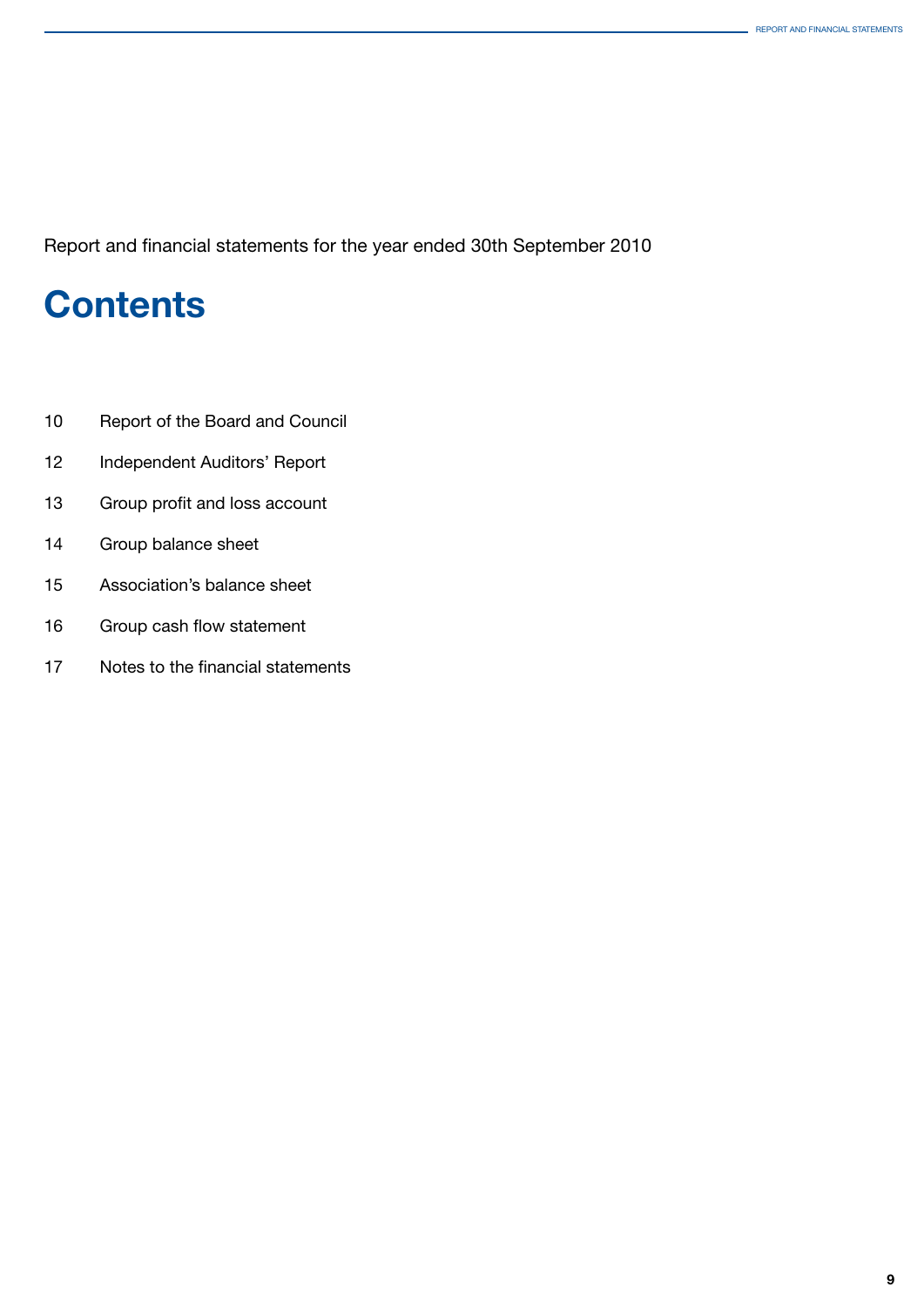# **The Lawn Tennis Association**

## **Report and financial statements for the year ended 30th September 2010**

Report of the Board and Council of the Lawn Tennis Association for the year ended 30th September 2010

## **Introduction**

The Board and Council present their report and the audited Group financial statements of the Lawn Tennis Association (the LTA) and its subsidiaries for the year ended 30th September 2010. These are presented in conjunction with a detailed review of the LTA's activities and progress in the LTA Annual which is available via the LTA's website.

As an unincorporated association the LTA is not required to prepare financial statements in accordance with UK Generally Accepted Accounting Practice (UK GAAP). However, the LTA has adopted UK GAAP for reasons of best practice and the demonstration of good corporate governance.

## **Principal activities**

The LTA is the governing body of tennis in Great Britain, the Channel Islands and the Isle of Man. Its objects are to promote and develop tennis and to advance and safeguard the interests of the sport.

## **Governance**

The LTA is an unincorporated body and has no share capital. Details of the governance structure of the LTA including the role of the Board, key committees and the names of the Board members are set out in the Corporate Governance section of this report.

#### **Review of business and future developments**

The detailed operating performance of the LTA and future strategy is presented within the Business Review and Strategy.

LTA Group turnover increased from £50.6m to £53.6m in 2010. The importance of our partnerships with the All England Lawn Tennis Club, Sport England and AEGON as our lead commercial partner across all of British tennis are recognised within our income streams and we continue to work closely with all parties to maximise their investment within British tennis.

The LTA invests these funds in line with its objectives to grow and develop the sport at all levels and to provide the performance infrastructure and environment for talented individuals to be successful at world level. LTA operating expenditure across these areas in the year was £54.7m, against £56.2m in 2009.

A large element of the development of tennis at grass roots and within the community is delivered by the Tennis Foundation and included within the consolidated operating expenditure of the LTA is a donation of £11.1m (2009: £9.4m) from the LTA to the Tennis Foundation.

In addition to operating expenditure, the LTA also invests significantly in facility projects including clubs, indoor facilities, parks and schools. During the year the LTA invested £5.2m in new facility projects (2009: £4.8m). Of this £5.2m investment, £0.2m of LTA awarded grants are included within operating expenditure above and the balance consists of £3.9m of Sport England facility grants awarded under the Whole Sport Plan and £1.1m of interest free loans awarded by the LTA which will be repayable over 10 years.

The LTA maintains a healthy balance sheet with sufficient cash to provide mitigation against risks and uncertainties and to enable the organisation to plan ahead with reasonable certainty around key programmes. Cash balances at 30 September 2010 were £23.0m against £27.1m in 2009. Net assets were £139.5m at 30 September 2010 (2009: £140.4m) of which £45.1m are within restricted reserves (2009: £48.4m) and £38.3m is invested within fixed assets (2009: £38.3m).

## **Results and dividends**

The Group loss for the year after taxation amounted to £0.9m (2009: £8.7m). Under the LTA rules, the LTA may not pay a dividend or distribute its retained reserves or funds to its members.

## **Principal risks and uncertainties**

There are a number of potential risks which could have a significant impact on the LTA's long-term performance and financial position. As detailed in the Corporate Governance statement the Risk Advisory Committee and Risk Advisory Group are responsible for identifying and reviewing the risks to the Group and these are reported to the Board. Controls and suitable actions are put in place to mitigate these identified risks as far as is possible and practical. The Audit Committee is responsible for assessing the LTA's internal control environment.

A key business risk relates to the certainty of future revenue streams notably from The Championships, Sport England and commercial partners. These risks are mitigated by the long term contracts the LTA has secured with its major partners which secures these various revenue sources over the next 43 years, three years and three years respectively. Given the large contribution that the Championships make to the LTA's total results the Group is still exposed to a catastrophic loss of revenue in any single year due to cancellation or severe curtailment of the Championships. Further steps to mitigate or protect against this risk were in place during the year particularly with respect to the roof over Centre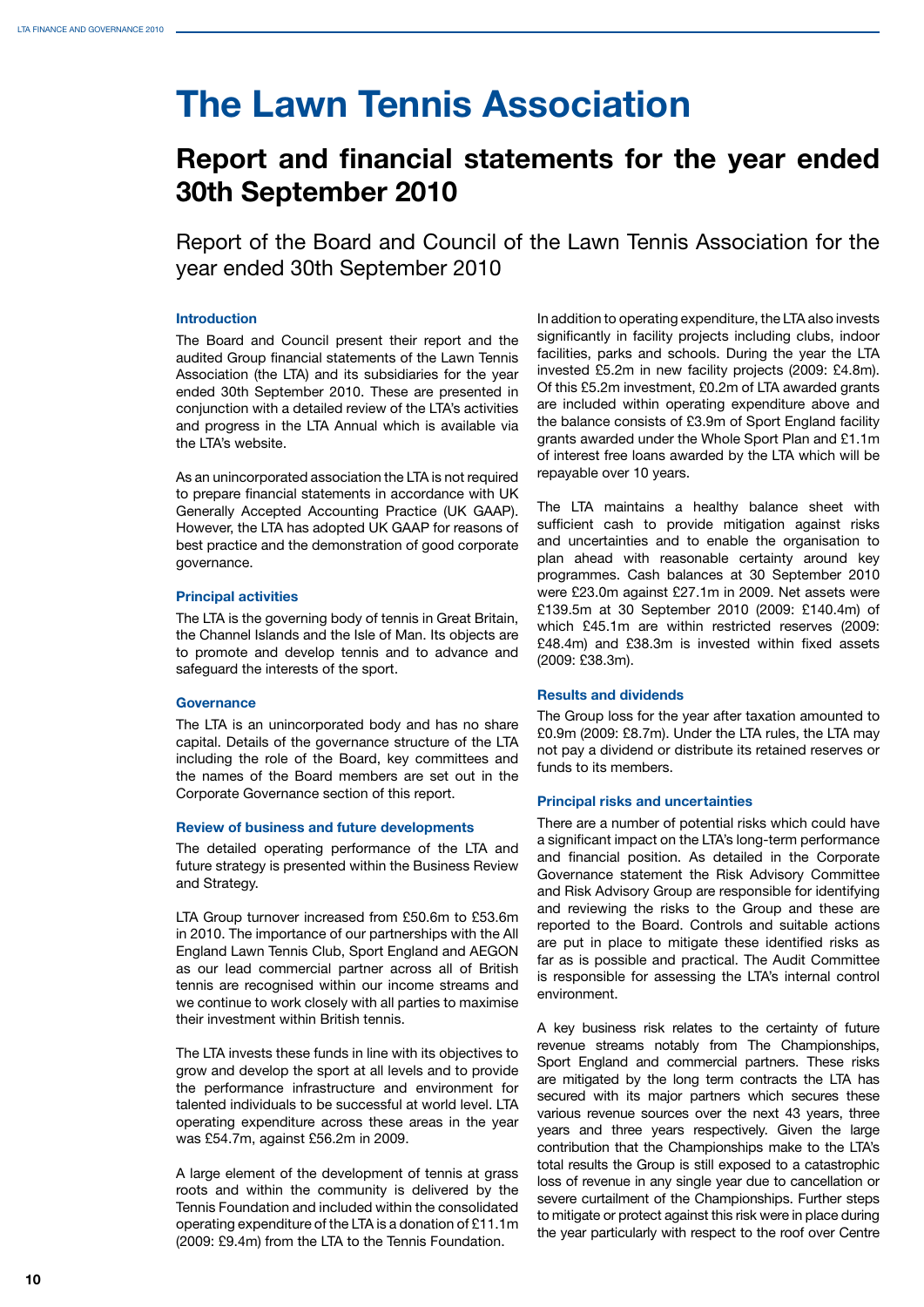Court providing protection against weather losses and insurance covering major curtailment or abandonment risks where possible. There are isolated risks which are not insurable in relation to The Championships and also within LTA run major events which could have a material impact on revenue streams associated with these events but these are considered remote. The LTA maintains adequate cash balances and reserves to mitigate any short term financial impact from these risks.

The LTA faces an element of credit risk in its ongoing business relationship with major commercial partners. Risks are managed as part of ongoing due diligence and credit management but cannot be completely mitigated.

The Group holds investments in shares and hedge funds as part of its overall investment strategy. The Group has appointed independent specialist investment advisers who manage the portfolio on the LTA's behalf in accordance with the agreed risk profile. However it is recognised that any investment portfolio is subject to market fluctuations and external factors. Some investments are held in foreign currency and the LTA enters into financial instruments to mitigate any exchange risk on these investments. This policy is approved by the Board and the Investment Committee oversees the implementation of this policy. The LTA does not use financial instruments for speculative purposes.

In addition to the measures described above the LTA has an element of natural risk mitigation in that a large element of its expenditure in the sport is discretionary in each financial year and can be reduced in subsequent years without breaching legal commitments.

## **Equality**

The LTA is committed to making tennis accessible and open to everyone who wants to be involved in the game. It is its policy to treat everyone equally, fairly and consistently.

## **Employee engagement**

During the year the policy of providing employees with information about the LTA and British tennis has continued through internal communications in which employees have also been encouraged to present their suggestions and views. Regular meetings are held between management and employees to allow a free flow of information and ideas and the LTA places considerable value on the views and involvement of its employees.

## **Charitable donations**

The Tennis Foundation (TF) is a registered charity (Charity number – 298175). The TF funds a sustainable and inclusive tennis development programme for all age groups across all local authority tennis facilities, including parks, leisure centres and indoor facilities located on local authority land. The remit of the TF also extends to the whole of the education sector and to disability development and performance. The TF is the key partner of the LTA in promoting the development of tennis and increasing participation in Great Britain and a number of charitable programmes are run in partnership. The LTA is a key funding partner of the TF and during the year the LTA donated £11.1m (2009: £9.4m) to the TF which is included within the LTA's

operating expenditure. The TF invested these funds together with revenue raised from other partners and external sources to further its charitable objectives.

The TF requested that the LTA manage and deliver some of the programmes for the advancement of tennis across the areas of junior development, community access and tennis facilities, including parks and clubs. The LTA also provides a number of support, administrative and management services to the TF.

Other charitable donations were a £9,000 donation to Right to Play by LTA Events Ltd.

## **Supplier payment policy**

The LTA's policy which is applied across the Group is to pay suppliers in accordance with the terms of the transaction agreed at the time of entering into the transaction. Trade creditors of the Group at 30 September 2010 were equivalent to 26 days (2009: 19 days) purchases based on the average daily amount paid to suppliers during the year.

## **Statement of responsibilities in respect of the Annual Report and the financial statements**

The Board and Council of the LTA are responsible for the preparation of the Annual Report and the financial statements for each financial year that give a true and fair view of the state of affairs of the LTA and the Group and of the Group's profit or loss for that period and that are in accordance with United Kingdom Accounting Standards (United Kingdom Generally Accepted Accounting Practice).

In preparing those financial statements the Board and Council are required to:

- select suitable accounting policies and then apply them consistently,
- make judgements and estimates that are reasonable and prudent,
- state whether applicable accounting standards have been followed subject to any material departures disclosed and explained in the financial statements, and
- prepare the financial statements on the going concern basis unless it is inappropriate to presume that the LTA will continue its operations.

The Board and Council of the LTA are responsible for keeping adequate accounting records that are sufficient to show and explain the LTA's transactions and disclose with reasonable accuracy at any time the financial position of the LTA and the Group. They are also responsible for safeguarding the assets of the LTA and the Group, and hence for taking reasonable steps for the prevention and detection of fraud and other irregularities.

The Board and Council of the LTA are responsible for the maintenance and integrity of the corporate and financial information included on the LTA's website. Legislation in the United Kingdom governing the preparation and dissemination of financial statements may differ from legislation in other jurisdictions.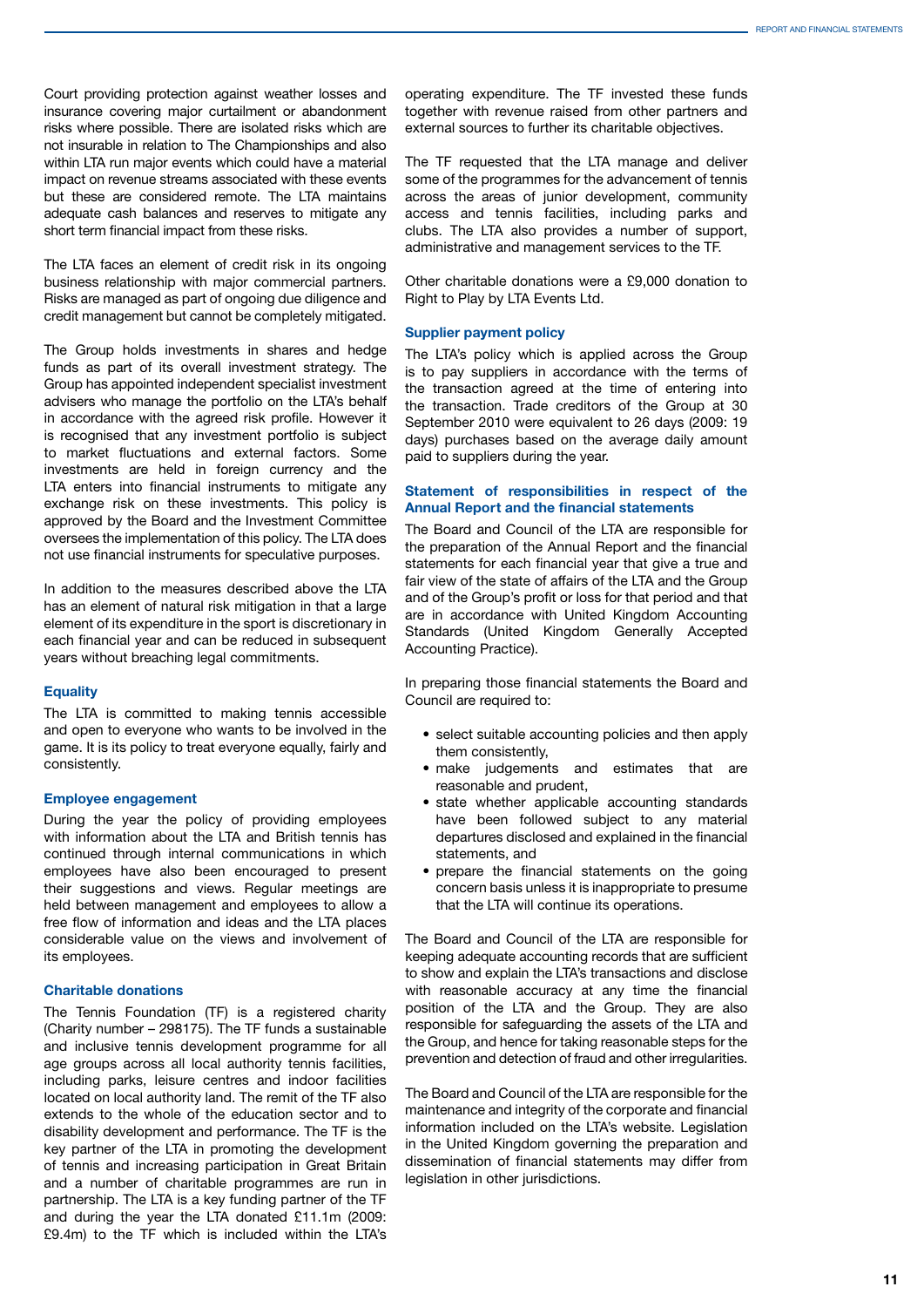## **Auditors**

The auditors, PricewaterhouseCoopers LLP, have indicated their willingness to continue in office and a resolution concerning their re-appointment will be proposed at the Annual General Meeting.

DP Howorth By order of the Council 24th November 2010

## Independent Auditors' Report to the Council of the Lawn Tennis Association

We have audited the financial statements of the Lawn Tennis Association (the LTA) for the year ended 30 September 2010 which comprise the Group profit and loss account, the Group statement of total recognised gains and losses, the Group and Association balance sheets, the Group cash flow statement and the related notes. The financial reporting framework that has been applied in their preparation is United Kingdom Accounting Standards (United Kingdom Generally Accepted Accounting Practice).

#### **Respective responsibilities of directors and auditors**

As explained more fully in the Statement of responsibilities in respect of the Annual Report and the financial statements set out on page 11, the Board and Council are responsible for the preparation of the financial statements and for being satisfied that they give a true and fair view. Our responsibility is to audit the financial statements in accordance with International Standards on Auditing (UK and Ireland). Those standards require us to comply with the Auditing Practices Board's Ethical Standards for Auditors.

This report, including the opinions, has been prepared for and only for the LTA's Council as a body in accordance with LTA's Rule 14 and for no other purpose. We do not, in giving these opinions, accept or assume responsibility for any other purpose or to any other person to whom this report is shown or into whose hands it may come save where expressly agreed by our prior consent in writing.

#### **Scope of the audit of the financial statements**

An audit involves obtaining evidence about the amounts and disclosures in the financial statements sufficient to give reasonable assurance that the financial statements are free from material misstatement, whether caused by fraud or error. This includes an assessment of: whether the accounting policies are appropriate to the Group's and Association's circumstances and have been consistently applied and adequately disclosed; the reasonableness of significant accounting estimates made by the Board and Council; and the overall presentation of the financial statements.

#### **Opinion**

#### In our opinion:

the financial statements give a true and fair view of the state of the Group and the Association's affairs as at 30 September 2010 and of the Group's loss and the Group's cash flows for the year then ended;

- the financial statements have been properly prepared in accordance with United Kingdom Generally Accepted Accounting Practice; and
- the information given in the Report of the Board and Council for the financial year for which the financial statements are prepared is consistent with the financial statements.

#### **Matters on which we report by exception**

We have nothing to report in respect of the following matters where we report to you if, in our opinion:

- adequate accounting records have not been kept by the LTA; or
- the Group and Association financial statements are not in agreement with the accounting records and returns; or
- we have not received all the information and explanations we require for our audit.

PricewaterhouseCoopers LLP Chartered Accountants, London 24th November 2010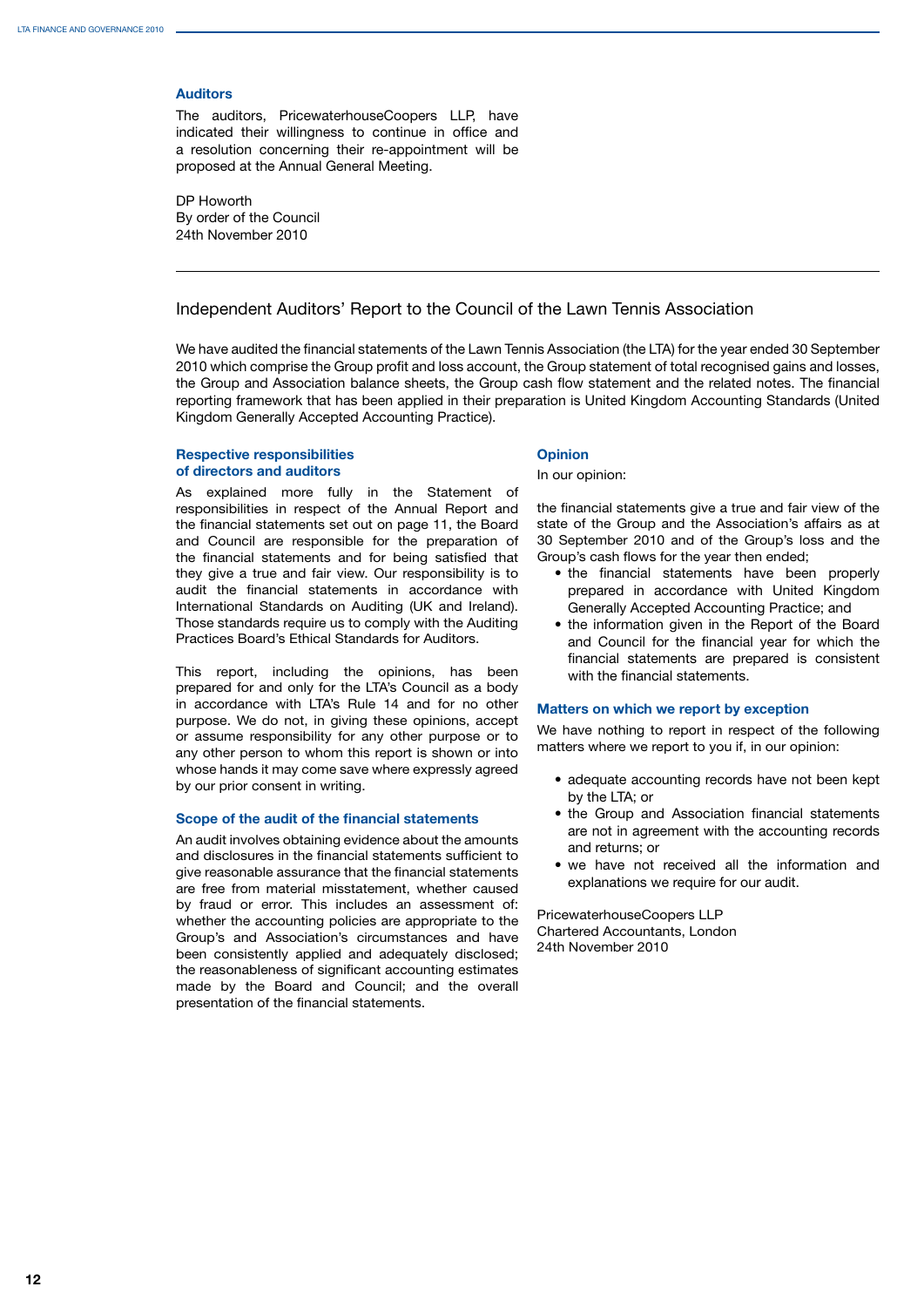## Group profit and loss account for the year ended 30th September 2010

|                                                      |                         | 2010      | 2009      |
|------------------------------------------------------|-------------------------|-----------|-----------|
|                                                      | <b>Notes</b>            | £'000s    | £'000s    |
| <b>Turnover</b>                                      |                         | 60,945    | 55,913    |
| Less: Share of turnover of joint venture             | $\mathbf 2$             | (7, 363)  | (5, 357)  |
| <b>Group turnover</b>                                | $\overline{\mathbf{c}}$ | 53,582    | 50,556    |
| Operating expenses                                   |                         | (54, 698) | (56, 242) |
| <b>Group operating loss</b>                          | 3                       | (1, 116)  | (5,686)   |
| Share of operating profit/(loss) of joint venture    | $\mathbf 2$             | 1,597     | (1,093)   |
| Total operating profit/(loss)                        |                         | 481       | (6, 779)  |
| <b>Exceptional items</b>                             |                         |           |           |
| Profit/(loss)on disposal of fixed asset investments  | 5                       | 135       | (452)     |
| Net interest receivable/(payable) and similar items  | $\bf 6$                 | 259       | (167)     |
| Profit/(loss) on ordinary activities before taxation |                         | 875       | (7, 398)  |
| Tax on profit/(loss) on ordinary activities          | $\overline{7}$          | (1,753)   | (1, 275)  |
| Loss for the financial year                          | 17                      | (878)     | (8,673)   |
|                                                      |                         |           |           |
| Statement of total recognised gains and losses       |                         |           |           |
|                                                      |                         | 2010      | 2009      |
|                                                      |                         | £'000s    | £'000s    |
| Loss for the financial year                          |                         | (878)     | (8,673)   |
| Exchange differences                                 | 19                      | 13        | 164       |

**Total recognised losses (865) (8,509)**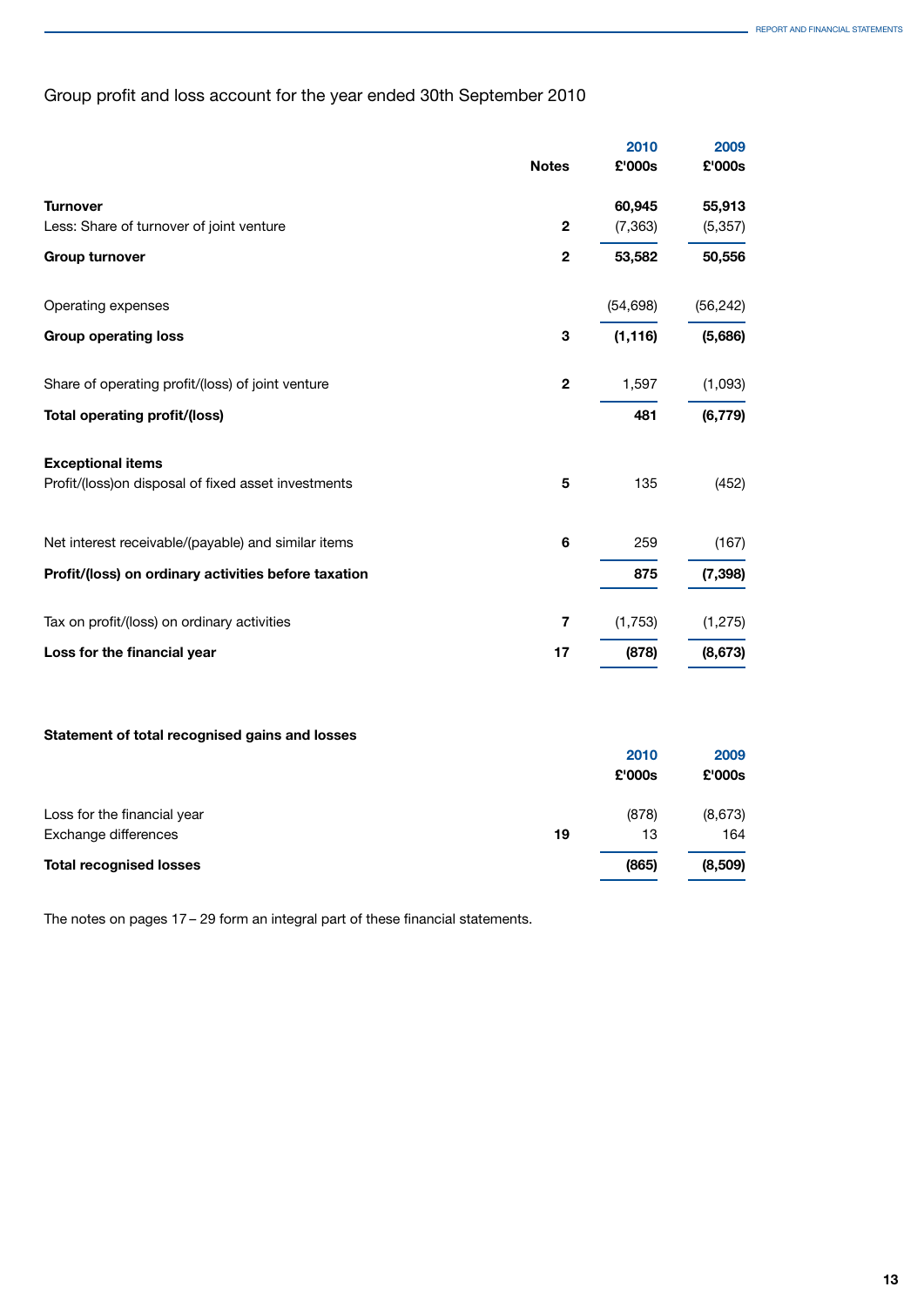## Group balance sheet as at 30th September 2010

|                                                          |              | 2010       | 2009      |
|----------------------------------------------------------|--------------|------------|-----------|
|                                                          | <b>Notes</b> | £'000s     | £'000s    |
| <b>Fixed assets</b>                                      |              |            |           |
| Intangible assets                                        | 9            | 1,208      | 1,548     |
| Tangible assets                                          | 10           | 38,268     | 38,346    |
| Investments                                              | 11           | 26,946     | 23,829    |
| Interest in joint venture                                |              |            |           |
| - share of gross assets                                  | 12           | 176,069    | 172,326   |
| - share of gross liabilities                             | 12           | (45, 282)  | (53, 449) |
| - share of debenture premia                              | 12           | (109, 301) | (98, 051) |
|                                                          |              |            |           |
|                                                          |              | 21,486     | 20,826    |
|                                                          |              | 87,908     | 84,549    |
| <b>Current assets</b>                                    |              |            |           |
| Debtors - amounts falling due within one year            | 13           | 23,204     | 20,705    |
| Debtors - amounts falling due after more than one year   | 13           | 21,059     | 22,461    |
| Deferred tax assets                                      | 14           | 1,420      | 1,014     |
| Cash at bank and in hand                                 |              | 22,990     | 27,090    |
|                                                          |              | 68,673     | 71,270    |
| Creditors - amounts falling due within one year          | 15           | (10, 478)  | (9, 161)  |
| <b>Net current assets</b>                                |              | 58,195     | 62,109    |
|                                                          |              |            |           |
| Total assets less current liabilities                    |              | 146,103    | 146,658   |
| Creditors - amounts falling due after more than one year | 16           | (6, 564)   | (6, 254)  |
| <b>Net assets</b>                                        |              | 139,539    | 140,404   |
| <b>Funds and reserves</b>                                |              |            |           |
| General reserve                                          | 17           | 94,475     | 92,043    |
| Other reserves                                           | 18           | 45,064     | 48,361    |
|                                                          |              | 139,539    | 140,404   |
|                                                          |              |            |           |

The financial statements on pages 13 – 29 were approved and authorised for issue by the Board and Council on 24th November 2010 and were signed on their behalf by:

ADD CRICHTON Honorary Treasurer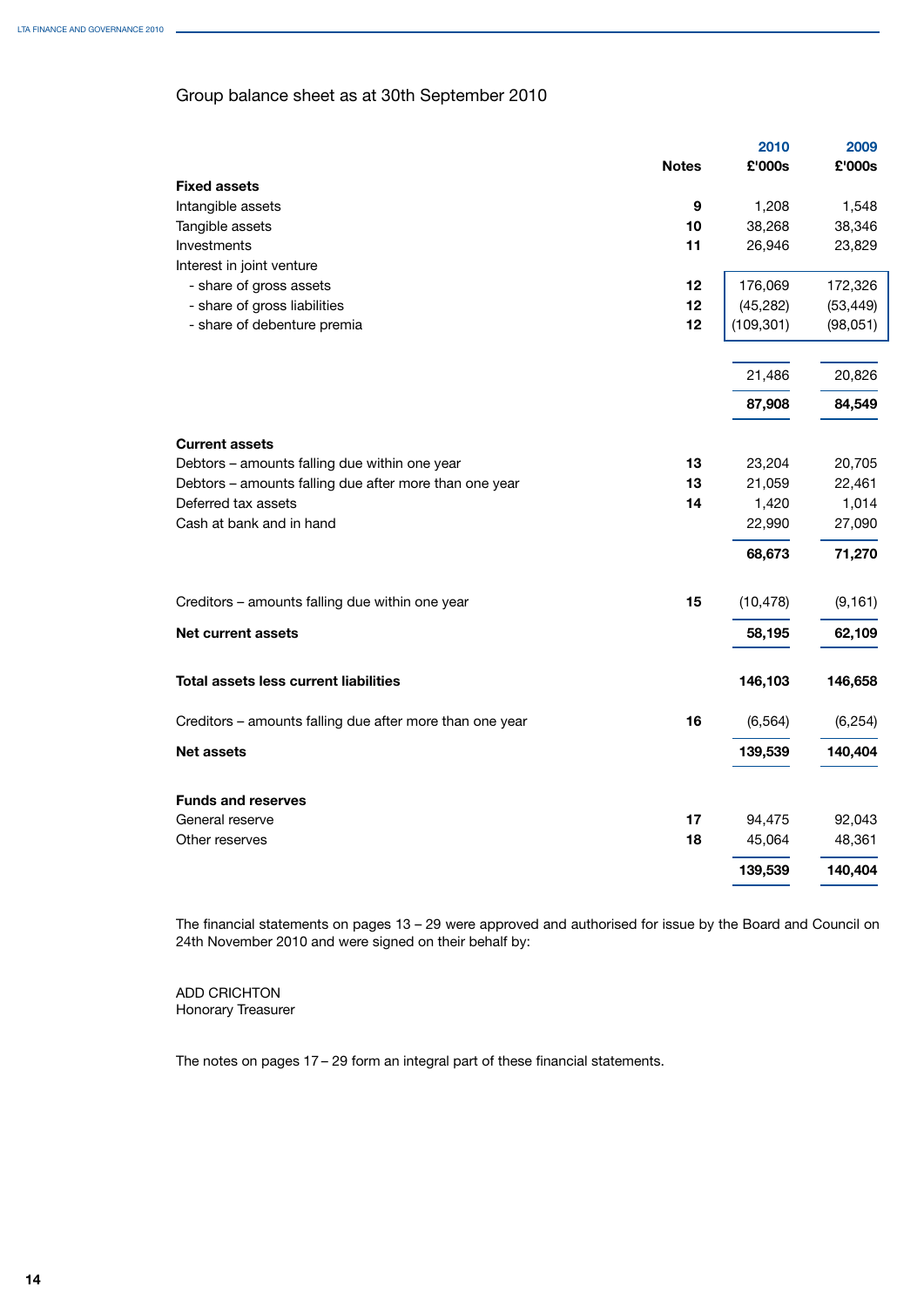## Association's balance sheet as at 30th September 2010

|                                                          |              | 2010     | 2009     |
|----------------------------------------------------------|--------------|----------|----------|
|                                                          | <b>Notes</b> | £'000s   | £'000s   |
| <b>Fixed assets</b>                                      |              |          |          |
| Intangible assets                                        | 9            | 1,208    | 1,548    |
| Tangible assets                                          | 10           | 37,924   | 37,974   |
| Investments                                              | 11           | 28,742   | 25,625   |
|                                                          |              | 67,874   | 65,147   |
| <b>Current assets</b>                                    |              |          |          |
| Debtors - amounts falling due within one year            | 13           | 26,967   | 23,741   |
| Debtors – amounts falling due after more than one year   | 13           | 16,760   | 18,254   |
| Deferred tax assets                                      | 14           | 1,241    | 907      |
| Cash at bank and in hand                                 |              | 18,283   | 24,552   |
|                                                          |              | 63,251   | 67,454   |
| Creditors - amounts falling due within one year          | 15           | (7, 287) | (7, 467) |
| <b>Net current assets</b>                                |              | 55,964   | 59,987   |
| <b>Total assets less current liabilities</b>             |              | 123,838  | 125,134  |
| Creditors - amounts falling due after more than one year | 16           | (6,059)  | (6,059)  |
| <b>Net assets</b>                                        |              | 117,779  | 119,075  |
| <b>Funds and reserves</b>                                |              |          |          |
| General reserve                                          | 17           | 82,160   | 83,289   |
| Other reserves                                           | 18           | 35,619   | 35,786   |
|                                                          |              | 117,779  | 119,075  |

The financial statements were approved and authorised for issue by the Board and Council on 24th November 2010 and were signed on their behalf by:

ADD CRICHTON Honorary Treasurer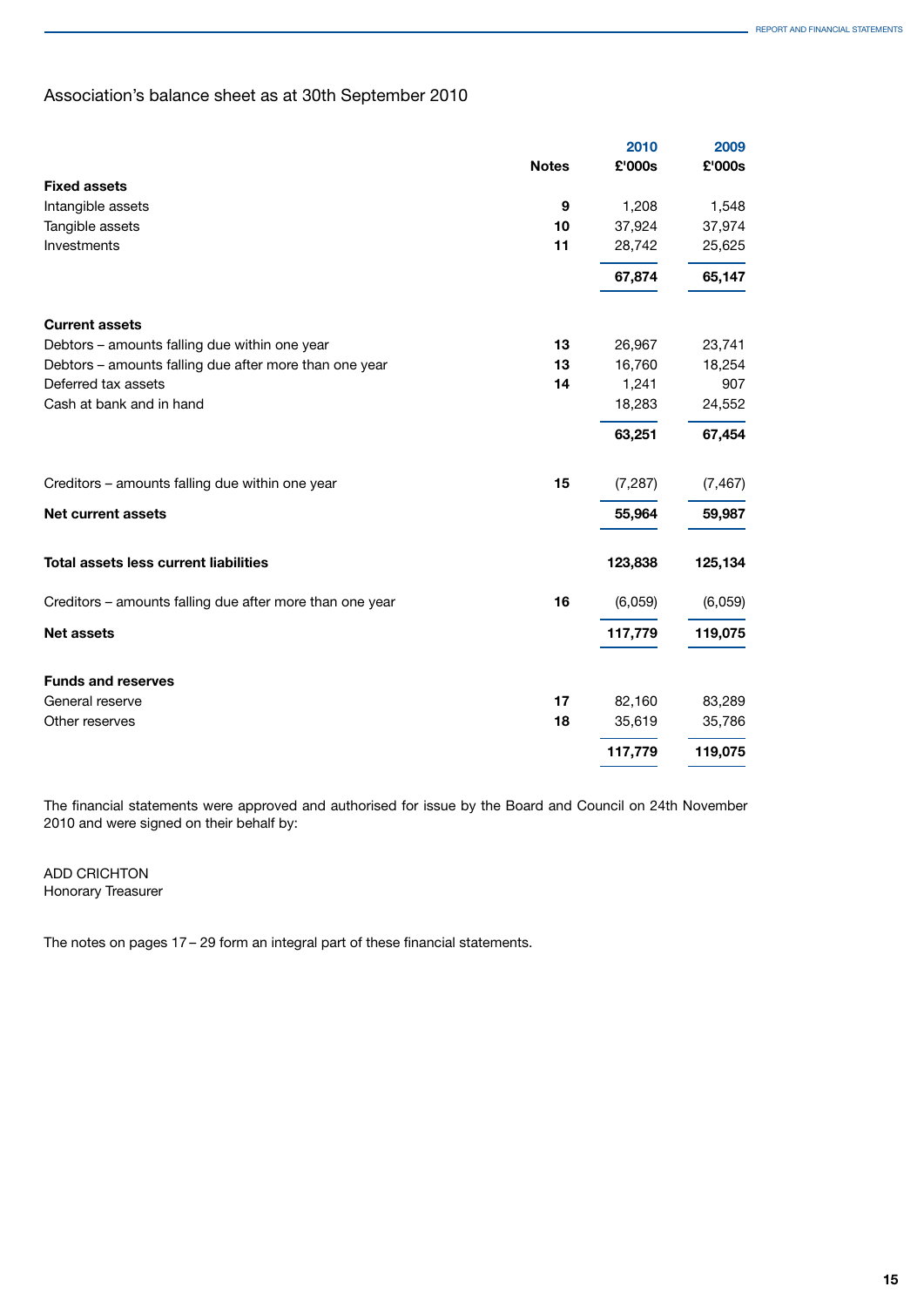## Group cash flow statement for the year ended 30th September 2010

|                                                            |         | 2010<br>£'000s | 2009<br>£'000s |
|------------------------------------------------------------|---------|----------------|----------------|
| Reconciliation of Group operating loss to net cash outflow |         |                |                |
| from operating activities                                  |         |                |                |
| Group operating loss                                       |         | (1, 116)       | (5,686)        |
| Depreciation charge (net of profit/loss on disposal)       |         | 2,414          | 2,114          |
| Amortisation charge                                        |         | 340            | 340            |
| Increase in debtors                                        |         | (2,583)        | (1,948)        |
| Decrease in outstanding loans to places to play            |         | 1,505          | 677            |
| Increase/(decrease) in creditors                           |         | 1,740          | (1,613)        |
| Net cash inflow/(outflow) from operating activities        |         | 2,300          | (6, 116)       |
|                                                            |         |                |                |
| Returns on investments and servicing of finance            |         |                |                |
| Interest received                                          |         | 315            | 988            |
| Dividends received                                         |         | 232            | 198            |
|                                                            |         | 547            | 1,186          |
| <b>Taxation (paid)/refunded</b>                            |         | (405)          | 497            |
| Capital expenditure and financial investment               |         |                |                |
| Payments to acquire intangible fixed assets                |         | (725)          | (1, 163)       |
| Receipts from disposal of fixed assets                     |         | 1              | 10             |
| Payments to acquire fixed assets                           |         | (2,315)        | (2,095)        |
| Receipts from sale of fixed asset investments              |         | 4,851          | 6,014          |
| Payments to acquire fixed asset investments                |         | (8,070)        | (10, 761)      |
| Payments in relation to investment hedging instruments     |         | (284)          | (2,049)        |
|                                                            |         | (6, 542)       | (10, 044)      |
| Decrease in cash in the year                               |         | (4, 100)       | (14, 477)      |
| Reconciliation of movement in net funds                    | 1st Oct | Cash           | 30th Sept      |
|                                                            | 2009    | flows          | 2010           |
|                                                            | £'000s  | £'000s         | £'000s         |
| Cash at bank and in hand                                   | 27,090  | (4, 100)       | 22,990         |
| Loans due after one year                                   | (6,059) |                | (6,059)        |
| Net funds                                                  | 21,031  | (4, 100)       | 16,931         |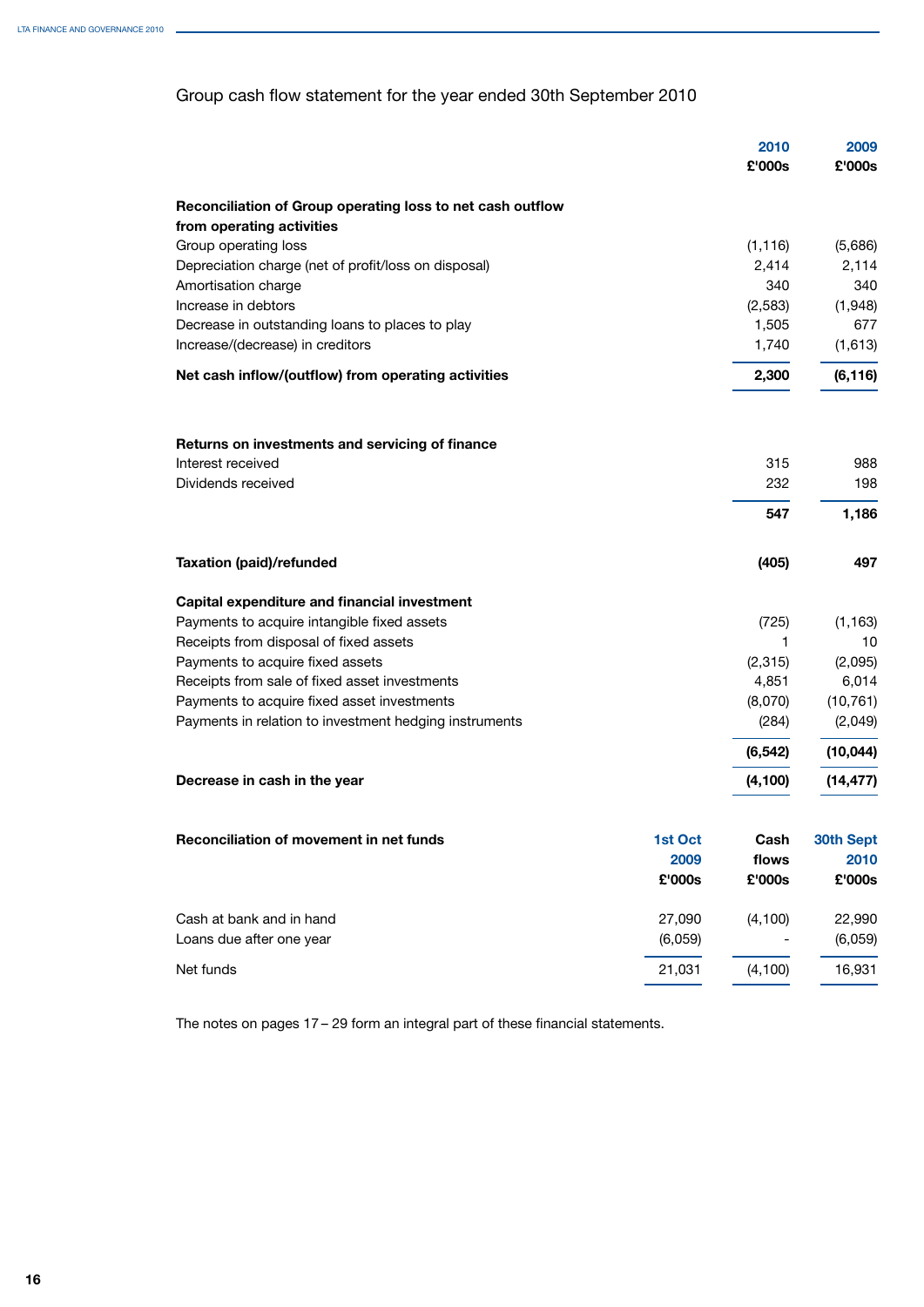## Notes to the financial statements Year ended 30th September 2010

## **1. Accounting policies**

## **Basis of preparation**

The financial statements have been prepared on the going concern basis, under the historical cost convention, and in accordance with applicable United Kingdom Accounting Standards.

## **(a) Basis of consolidation**

The Group financial statements consolidate the financial statements of the LTA and its subsidiary undertakings made up to 30th September 2010 and its share of the results and post acquisition reserves of joint ventures. The profits and losses of subsidiaries and joint ventures are consolidated from the date of acquisition to the date of disposal.

## **(a.1) Accounting for unincorporated joint arrangement – The Championships**

The Lawn Tennis Championships (The Championships) are held annually at Wimbledon. In these financial statements The Championships are accounted for as an unincorporated joint arrangement. The joint arrangement is governed by an agreement between The All England Lawn Tennis & Croquet Club (The Club) and the LTA, whereby The Championships are controlled, managed and promoted by a Committee of Management consisting of members representing the Club and the LTA. The Championships prepares its financial statements to 31st July.

The allocation of the financial surplus of The Championships is also governed by this agreement. The financial arrangements are designed to advance the interests of British tennis. The net surplus has been allocated fully to the LTA in the current and prior year covered by these financial statements.

## **(a.2) Accounting for incorporated joint venture – All England Lawn Tennis Ground Plc**

The All England Lawn Tennis Ground Plc (The Ground Company) is the owner of grounds in Wimbledon, London, SW19, which it makes available for the playing of lawn tennis and croquet. The Ground Company prepares its financial statements to 31st July.

The shares in The Ground Company are held equally between the LTA and The Club. Accordingly, the Ground Company is accounted for as a joint venture.

## **(b) Turnover**

Turnover includes the gross surplus of The Championships, income from facility and hospitality fees from tennis tournaments, commercial and sponsorship income, government grants, advertising income and sales of magazines and other publications, and subscriptions less any refunds or returns and is stated net of VAT.

## **(c) Grants**

Grant income is recognised in the profit and loss account either on receipt or in the period in which the related expenditure is incurred, depending on the nature of the grant. Grant expenditure is recognised in the profit and loss account in the period in which the grant was made or committed to other third parties.

## **(d) Foreign currencies**

Foreign currency transactions arising during the year are translated at the rates prevailing at the date of the transactions unless covered by a forward exchange contract, in which case the contract rate is used. Balances outstanding at the year end are translated at the rate ruling on that date unless covered by a forward exchange contract. 

## **(e) Operating leases**

Rentals payable under operating leases are charged on a straight line basis over the lease term.

## **(f) Intangible fixed assets and amortisation**

Intangible fixed assets are stated in the balance sheet at cost less provision for amortisation.

Amortisation is calculated to write off the cost of intangible assets over their expected lives by equal instalments. The expected life of each intangible asset is determined on an individual basis, dependant on the duration of its economic benefit.

Commercial Rights will be amortised over 5 to 10 years based on the contractual period to which they relate.

## **(g) Tangible fixed assets and depreciation**

Tangible fixed assets are stated in the balance sheet at cost less provision for depreciation.

Depreciation is calculated to write off the cost, less estimated residual value, of tangible fixed assets over their expected lives by equal annual instalments. Depreciation is provided on all tangible fixed assets apart from freehold land and assets under construction.

The following asset lives are used:

| Long leasehold              | 125 years      |
|-----------------------------|----------------|
| Buildings and tennis courts | 10 to 50 years |
| Motor vehicles              | 4 years        |
| Furniture and equipment     | 3 to 20 years  |
| Computer equipment          | 3 years        |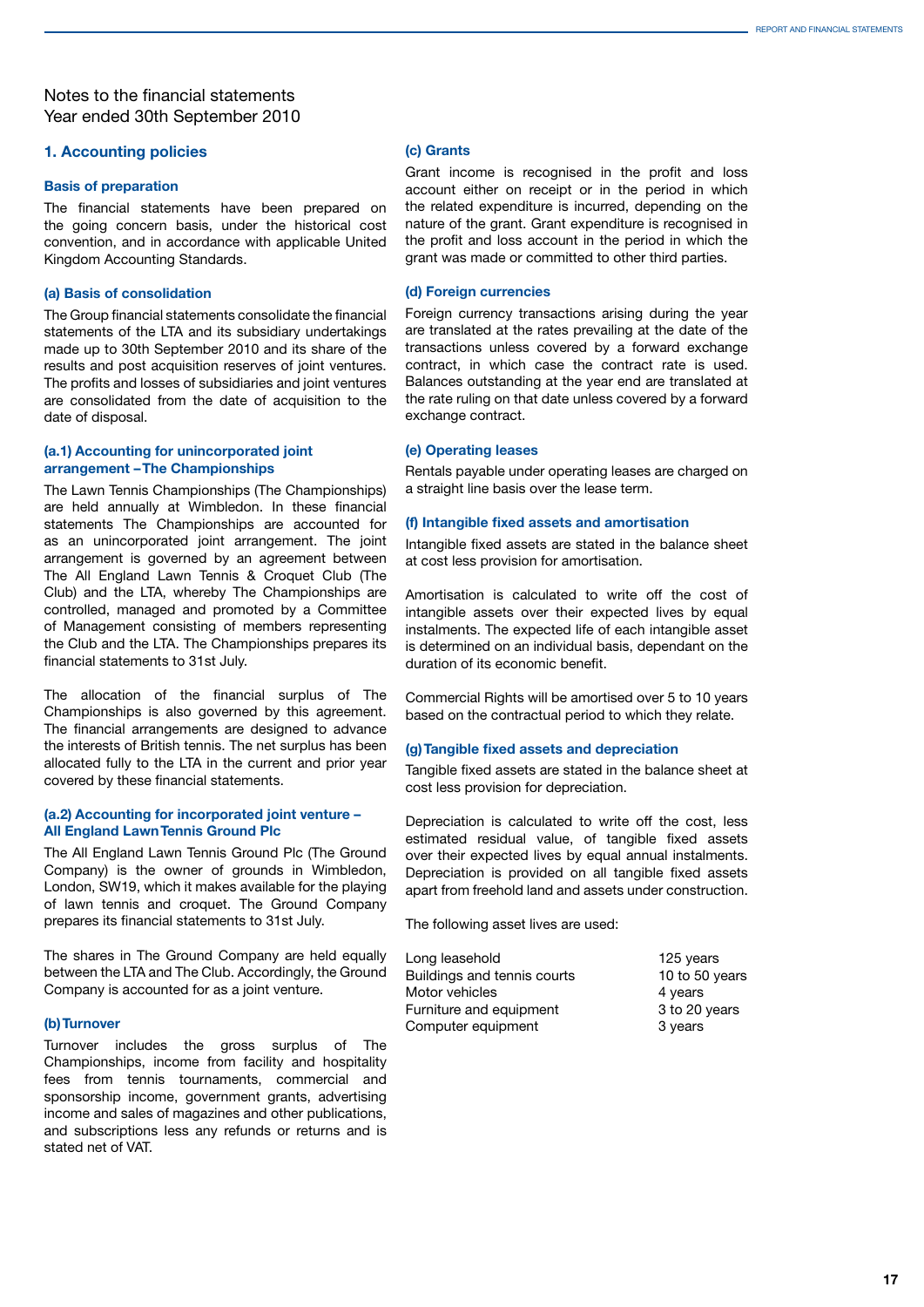## **(h) Investments**

Investments held as fixed assets are stated at cost less any provision considered necessary for permanent diminution in value. Investments denominated in foreign currency are re-translated at the rate ruling at the balance sheet date, with any exchange differences taken to reserves.

## **(i) Hedging**

The Group has not adopted FRS 26, 'Financial instruments: Recognition and measurement' and accordingly accounts for forward exchange contracts and related hedges in accordance with SSAP 20, 'Foreign Currency Translation".

Where foreign currency borrowings (including forward exchange contracts) are used to finance or provide a hedge against the exchange risk associated with existing foreign fixed asset investments denominated in foreign currency, the investments are re-translated at each balance sheet date at the exchange rates ruling at the period end with movements taken to reserves. These foreign exchange movements are off-set by the re-translation of the forward exchange contracts to the extent of the exchange differences arising on the fixed asset investments. Foreign exchange movements arising from the re-translation of forward exchange contracts in place at the balance sheet date are also taken to reserves.

## **(j) Taxation including deferred taxation**

Current tax is provided at amounts expected to be paid (or recovered) using the tax rates and laws that have been enacted by the balance sheet date.

Provision for deferred tax is made in respect of all timing differences that have originated but not reversed, by the balance sheet date. The provision for deferred tax is not discounted. Deferred tax assets are only recognised to the extent that it is regarded that they will be recovered.

#### **(k) Pension costs**

Contributions payable to defined contribution schemes are charged to the profit and loss account in the period to which they relate. There are no defined benefit pension obligations.

#### **(l) Debenture accounting**

The Ground Company, a joint venture of the LTA and the Club, issues debentures to fund the development of the grounds at Wimbledon. The par value of the debenture that is due to be repaid has been included in creditors in the joint venture with the premia being credited to the Ground Company reserves on receipt. As these premia fund the investment in the joint venture's assets, the premia have been offset against the share of the joint venture's assets.

## **2. Segmental reporting**

Turnover arises materially from trading activities in the UK. Minimal income is earned from the participation of British teams in Davis Cup and Fed Cup ties overseas.

|                                                                                   | <b>Turnover</b> |                | Loss before tax |                |
|-----------------------------------------------------------------------------------|-----------------|----------------|-----------------|----------------|
|                                                                                   | 2010<br>£'000s  | 2009<br>£'000s | 2010<br>£'000s  | 2009<br>£'000s |
| Group                                                                             | 53,582          | 50,556         | (1, 116)        | (5,686)        |
| Joint venture: The Ground Company                                                 | 7,363           | 5,357          | 1,597           | (1,093)        |
| Exceptional items (note 5)<br>Profit/(loss)on disposal of fixed asset investments |                 |                | 135             | (452)          |
| Net interest receivable and similar income (note 6)                               |                 |                | 259             | (167)          |
| Total                                                                             | 60,945          | 55,913         | 875             | (7, 398)       |
| <b>Net assets</b>                                                                 |                 |                | 2010<br>£'000s  | 2009<br>£'000s |
| LTA Group                                                                         |                 |                | 118,053         | 119,578        |
| Joint venture: The Ground Company                                                 |                 |                | 21,486          | 20,826         |
| Total                                                                             |                 |                | 139,539         | 140,404        |

The LTA Group figures above include the LTA and all LTA subsidiaries. The LTA Group includes within turnover the gross surplus of £32,408,000 (2009: £30,612,000) from The Championships and within profit after tax the net surplus of £31,002,000 (2009: £29,170,000) (note 22).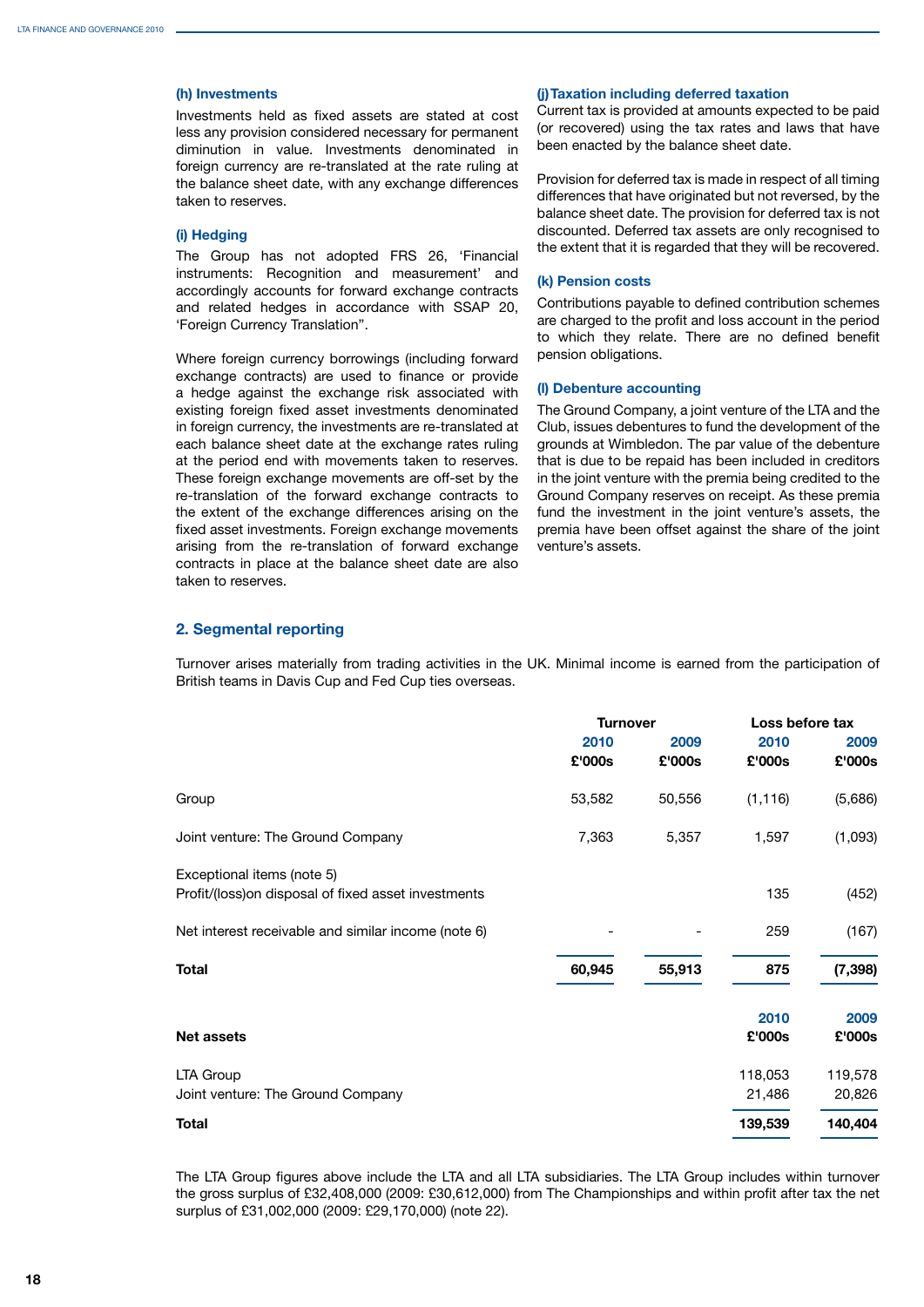## **3. Group operating loss**

|                                                            | 2010    | 2009     |
|------------------------------------------------------------|---------|----------|
| Group operating loss is stated after charging/(crediting): | £'000s  | £'000s   |
| Amortisation of intangible fixed assets                    | 340     | 340      |
| Depreciation of tangible fixed assets                      | 2,414   | 2,122    |
| Profit on disposal of fixed assets                         |         | (8)      |
| Operating lease and other hire charges:                    |         |          |
| - Plant and machinery                                      | 135     | 111      |
| - Other                                                    | 273     | 279      |
| Auditors' remuneration:                                    |         |          |
| - Audit services current year                              | 91      | 85       |
| - Audit services relating to prior year                    | 12      |          |
| - Tax services                                             | 162     | 239      |
| Grants payable:                                            |         |          |
| - Tennis Foundation                                        | 11,100  | 9,400    |
| Grant income                                               | (3,624) | (4, 100) |
| Grants for capital projects                                | 180     | 1.500    |

## **4. Employees**

The average monthly number of employees of the Group during the year was 273 (2009: 275).

The aggregate amounts payable to employees of the Group during the year were:

|                                           | 2010     | 2009     |
|-------------------------------------------|----------|----------|
| <b>Group employees</b>                    | £'000s   | £'000s   |
| Salaries and fees                         | 11,403   | 11,280   |
| Social security costs                     | 1,313    | 1,323    |
| Pension and other insurance costs         | 508      | 483      |
|                                           | 13,224   | 13,086   |
| Charge to the Tennis Foundation (note 22) | (2, 207) | (2, 276) |
|                                           | 11,017   | 10,810   |

## **5. Exceptional items**

|                                                  | 2010   | 2009   |
|--------------------------------------------------|--------|--------|
| Exceptional items comprise:                      | £'000s | £'000s |
| Profit/(loss) on sale of fixed asset investments | 135    | (452)  |
| Total exceptional items                          | 135    | (452)  |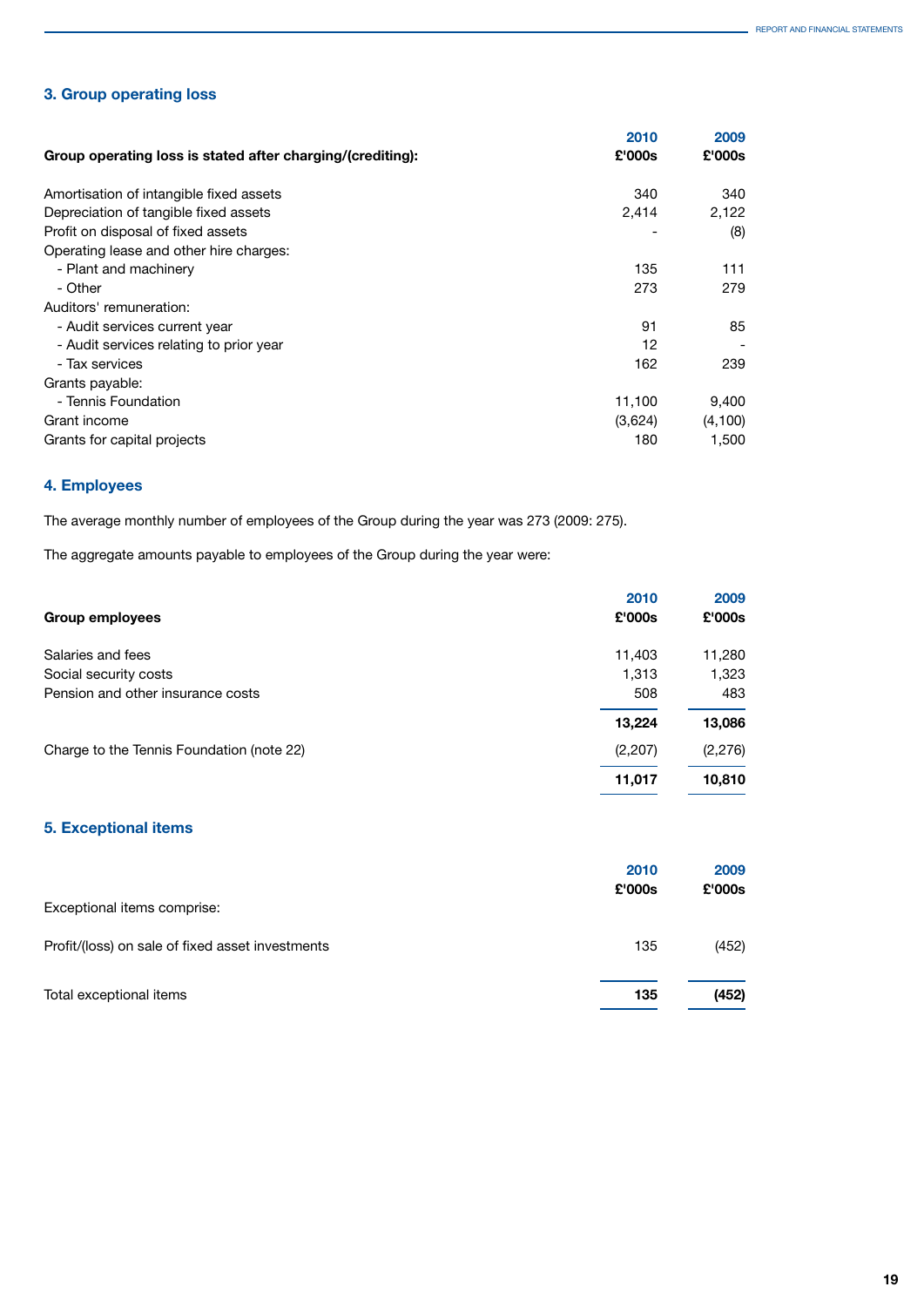## **6. Net interest receivable and similar income**

|                                                      | 2010   | 2009     |
|------------------------------------------------------|--------|----------|
| Interest receivable                                  | £'000s | £'000s   |
| Group interest receivable                            | 315    | 942      |
| Share of interest receivable of joint venture        | 6      | 24       |
| Income from fixed asset investments                  | 250    | 218      |
| <b>Total interest receivable</b>                     | 571    | 1,184    |
| Share of interest payable of joint venture           | (312)  | (1, 351) |
| Total interest payable                               | (312)  | (1, 351) |
| Net interest (payable)/receivable and similar income | 259    | (167)    |

## **7. Taxation**

|                                                 | 2010   | 2009   |
|-------------------------------------------------|--------|--------|
| <b>Group taxation</b>                           | £'000s | £'000s |
| <b>Current tax:</b>                             |        |        |
| UK corporation tax on results for the year      | 1,012  | 363    |
| Overseas tax                                    | 544    | 525    |
| Adjustment in respect of previous years         | (27)   | 20     |
| Share of joint venture:                         |        |        |
| - current tax                                   | 1,078  | 231    |
| - adjustment in respect of previous years       | (11)   | (600)  |
| <b>Total current tax</b>                        | 2,596  | 539    |
| Deferred tax:                                   |        |        |
| Origination and reversal of timing differences  | (143)  | (121)  |
| Effect of future corporation tax rate changes   | 21     |        |
| Adjustment in respect of previous years         | (285)  | 107    |
| Share of joint venture:                         |        |        |
| - deferred tax                                  | 422    | 172    |
| - adjustment in respect of previous years       | (622)  | 578    |
| - effect of future corporation tax rate changes | (236)  |        |
| <b>Total deferred tax</b>                       | (843)  | 736    |
| Tax on loss on ordinary activities              | 1,753  | 1,275  |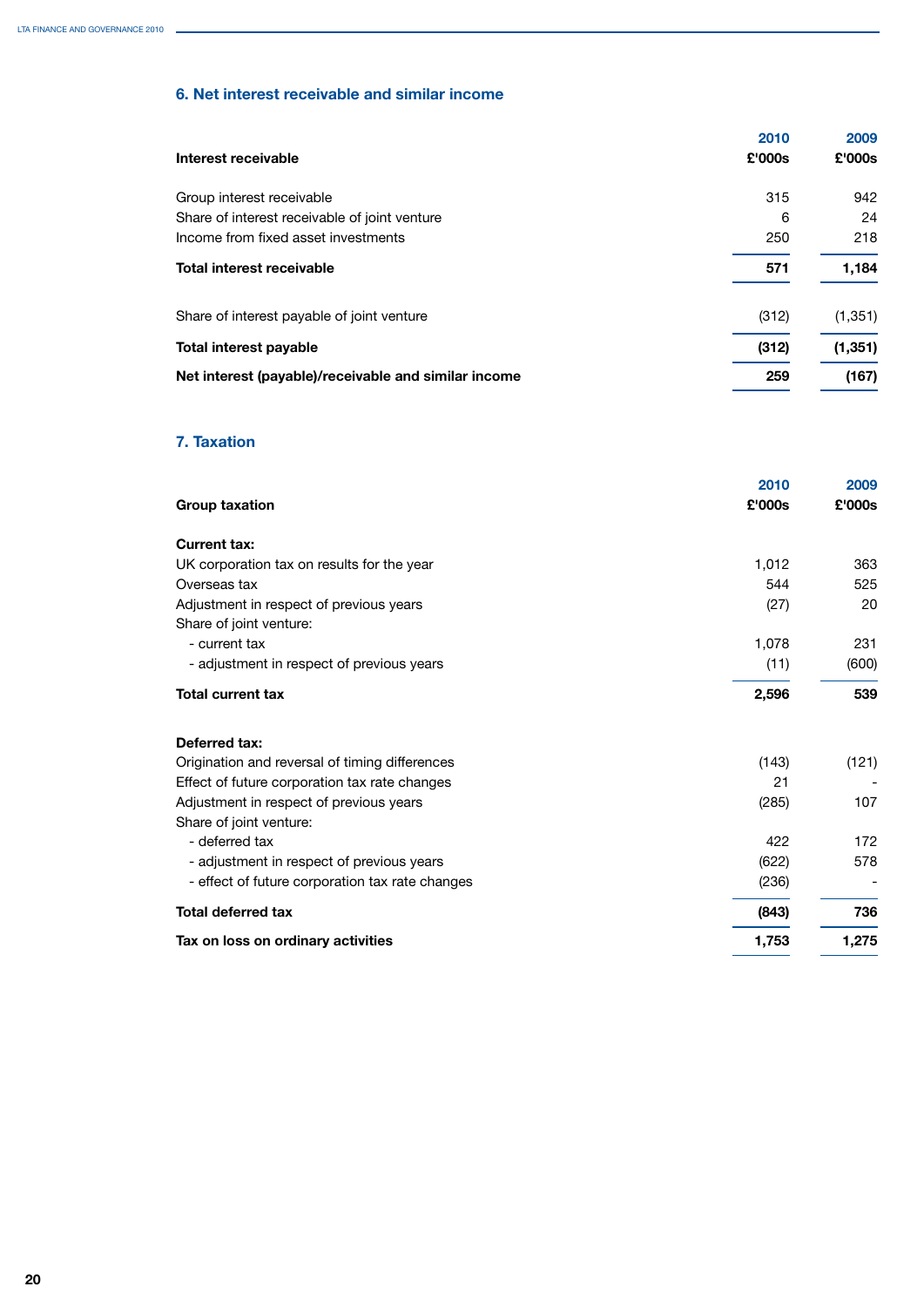The tax assessed for the year is higher (2009: higher) than the standard rate of corporation tax in the UK (28% average for the year to 30th September 2010). The differences are explained below:

| Reconciliation of Group current tax charge                                                                                                                | 2010<br>£'000s | 2009<br>£'000s |
|-----------------------------------------------------------------------------------------------------------------------------------------------------------|----------------|----------------|
|                                                                                                                                                           |                |                |
| Loss on ordinary activities before tax                                                                                                                    | 875            | (7, 398)       |
| Profit on ordinary activities multiplied by standard corporation tax rate<br>in the UK of 28% for large entities and 21% for smaller entities (2009: 28%) | 257            | (2,071)        |
| Effects of:                                                                                                                                               |                |                |
| Expenses not deductible for tax purposes                                                                                                                  | 2,620          | 3,165          |
| Accelerated capital allowances and other timing differences                                                                                               | (279)          | (149)          |
| Deferred tax not recognised                                                                                                                               | 36             | 73             |
| Other adjustments                                                                                                                                         |                | 101            |
| Adjustments in respect of previous years                                                                                                                  | (38)           | (580)          |
| Total current tax charge                                                                                                                                  | 2,596          | 539            |

## **8. Profit of the LTA**

Excluding the results of all of its subsidiaries, the LTA generated a loss for the financial year of £1,309,000 (2009: £2,443,000). No separate profit and loss account is presented for the Association on the basis that consolidated financial statements are presented.

## **9. Intangible fixed assets**

|                                           | Group                                 | <b>LTA</b>                            |
|-------------------------------------------|---------------------------------------|---------------------------------------|
|                                           | <b>Commercial</b><br>rights<br>£'000s | <b>Commercial</b><br>rights<br>£'000s |
| Cost:                                     |                                       |                                       |
| At 1st October 2009 and 30 September 2010 | 1,888                                 | 1,888                                 |
| <b>Amortisation:</b>                      |                                       |                                       |
| At 1st October 2009                       | 340                                   | 340                                   |
| Charge for the year                       | 340                                   | 340                                   |
| At 30th September 2010                    | 680                                   | 680                                   |
| NBV at 30th September 2010                | 1,208                                 | 1,208                                 |
| NBV at 1st October 2009                   | 1,548                                 | 1,548                                 |

The net book value ('NBV') of intangible fixed assets includes the acquisition of tournament rights and expenditure securing participation in such tournaments.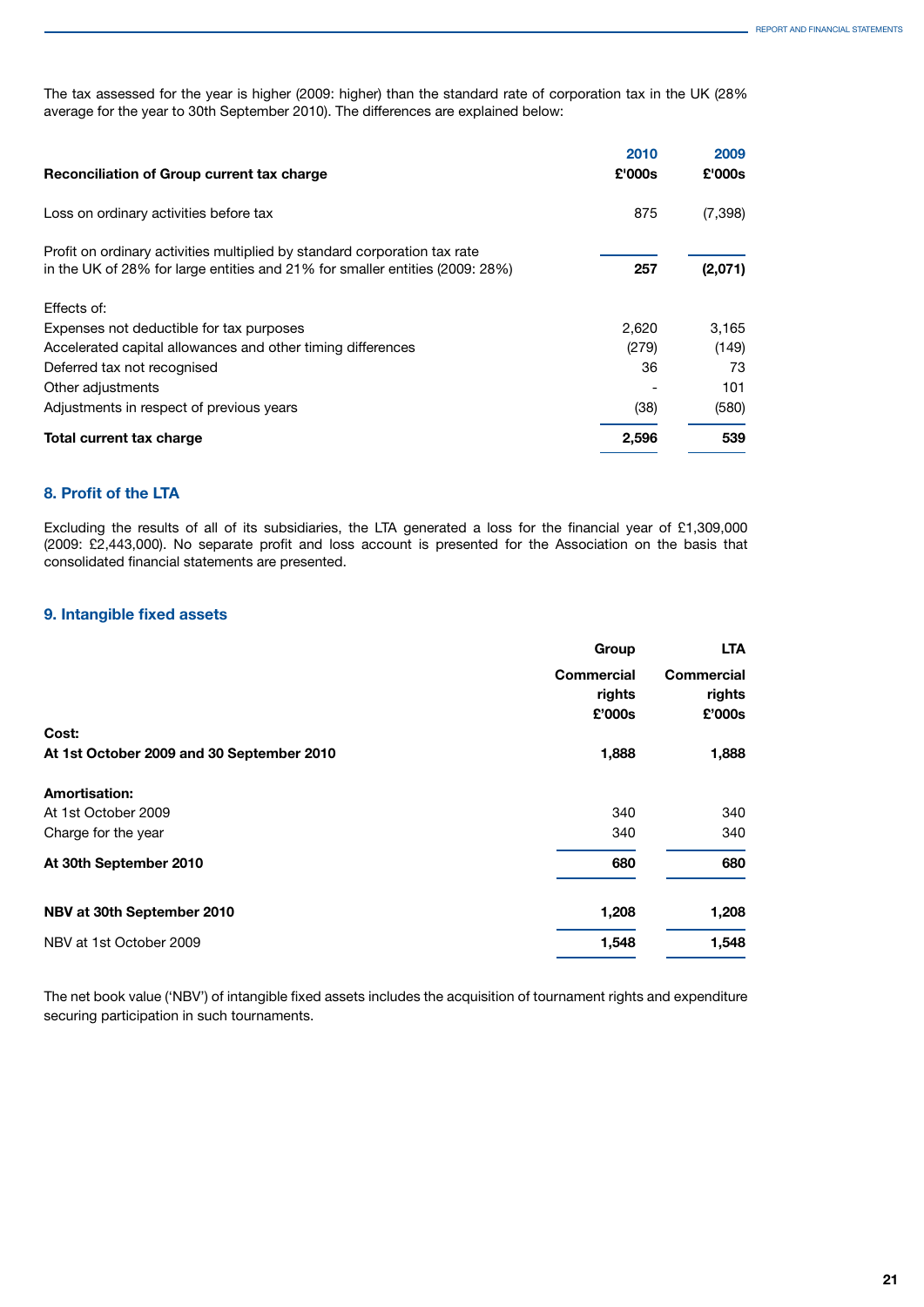## **10. Tangible fixed assets**

| Group                      |                 |              | Furniture,  |              |
|----------------------------|-----------------|--------------|-------------|--------------|
|                            | <b>Land and</b> | <b>Motor</b> | computers & |              |
|                            | buildings       | vehicles     | equipment   | <b>Total</b> |
|                            | £'000s          | £'000s       | £'000s      | £'000s       |
| Cost:                      |                 |              |             |              |
| At 1st October 2009        | 35,368          | 93           | 8,203       | 43,664       |
| Additions                  | 533             |              | 1,803       | 2,336        |
| Disposals                  |                 |              | (3)         | (3)          |
| At 30th September 2010     | 35,901          | 93           | 10,003      | 45,997       |
| <b>Depreciation:</b>       |                 |              |             |              |
| At 1st October 2009        | 1,816           | 70           | 3,432       | 5,318        |
| Charge for the year        | 652             | 11           | 1,751       | 2,414        |
| <b>Disposals</b>           |                 |              | (3)         | (3)          |
| At 30th September 2010     | 2,468           | 81           | 5,180       | 7,729        |
| NBV at 30th September 2010 | 33,433          | 12           | 4,823       | 38,268       |
| NBV at 1st October 2009    | 33,552          | 23           | 4,771       | 38,346       |

| <b>LTA</b>                 |                                        |                                    | Furniture,                         |                 |
|----------------------------|----------------------------------------|------------------------------------|------------------------------------|-----------------|
|                            | <b>Land and</b><br>buildings<br>£'000s | <b>Motor</b><br>vehicles<br>£'000s | computers &<br>equipment<br>£'000s | Total<br>£'000s |
| Cost:                      |                                        |                                    |                                    |                 |
| At 1st October 2009        | 35,368                                 | 93                                 | 7,740                              | 43,201          |
| Additions                  | 533                                    |                                    | 1,731                              | 2,264           |
| Disposals                  |                                        |                                    | (3)                                | (3)             |
| At 30th September 2010     | 35,901                                 | 93                                 | 9,468                              | 45,462          |
| <b>Depreciation:</b>       |                                        |                                    |                                    |                 |
| At 1st October 2009        | 1,816                                  | 70                                 | 3,341                              | 5,227           |
| Charge for the year        | 652                                    | 11                                 | 1,651                              | 2,314           |
| <b>Disposals</b>           |                                        |                                    | (3)                                | (3)             |
| At 30th September 2010     | 2,468                                  | 81                                 | 4,989                              | 7,538           |
| NBV at 30th September 2010 | 33,433                                 | 12                                 | 4,479                              | 37,924          |
| NBV at 1st October 2009    | 33,552                                 | 23                                 | 4,399                              | 37,974          |
|                            |                                        |                                    |                                    |                 |

The net book value ('NBV') of land and buildings comprises long leasehold assets.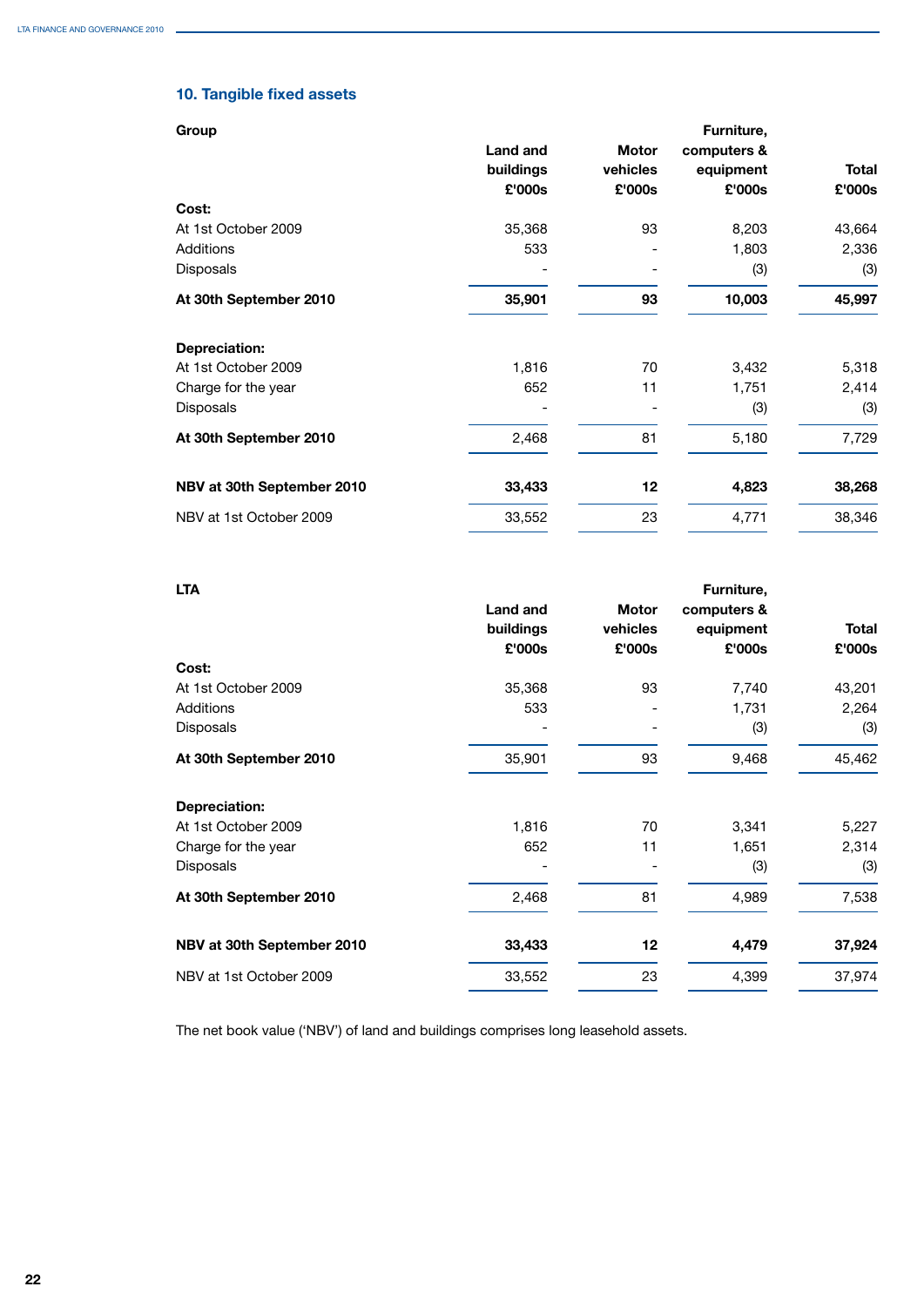## **11. Fixed asset investments**

| Group                  | Third party<br>investments<br>£'000s |
|------------------------|--------------------------------------|
| Cost:                  |                                      |
| At 1st October 2009    | 23,829                               |
| Additions              | 7,833                                |
| <b>Disposals</b>       | (4, 716)                             |
| At 30th September 2010 | 26.946                               |

| <b>LTA</b>             | <b>Subsidiaries</b> |                          |              |  |  |
|------------------------|---------------------|--------------------------|--------------|--|--|
|                        | Third party         | and joint                |              |  |  |
|                        | investments         | venture                  | <b>Total</b> |  |  |
|                        | £'000s              | £'000s                   | £'000s       |  |  |
| Cost:                  |                     |                          |              |  |  |
| At 1st October 2009    | 23,829              | 1,796                    | 25,625       |  |  |
| Additions              | 7,833               | $\overline{\phantom{a}}$ | 7,833        |  |  |
| <b>Disposals</b>       | (4, 716)            | $\overline{\phantom{a}}$ | (4, 716)     |  |  |
| At 30th September 2010 | 26,946              | 1,796                    | 28,742       |  |  |

The market value of the third party investments as at 30th September 2010 was £28,118,000 (2009: £23,453,000).

The subsidiaries below are all incorporated in the UK and are wholly owned by the LTA:

| <b>Subsidiary</b>               | <b>Nature of activities</b>                                    |
|---------------------------------|----------------------------------------------------------------|
| <b>LTA Holdings Limited</b>     | Holding company for LTA subsidiaries                           |
| <b>LTA Nominees Limited</b>     | Nominee company for the LTA                                    |
| <b>LTA Developments Limited</b> | Manages tennis developments on behalf of the LTA               |
| <b>LTA Events Limited</b>       | Facilitates and manages tennis tournaments on behalf of the LT |
| <b>LTA Ground Limited</b>       | Owns and manages properties on behalf of the LTA               |
| <b>LTA Services Limited</b>     | Provides manpower services                                     |
| <b>Tennis GB Limited</b>        | Publishes tennis magazines and other tennis publications       |
|                                 |                                                                |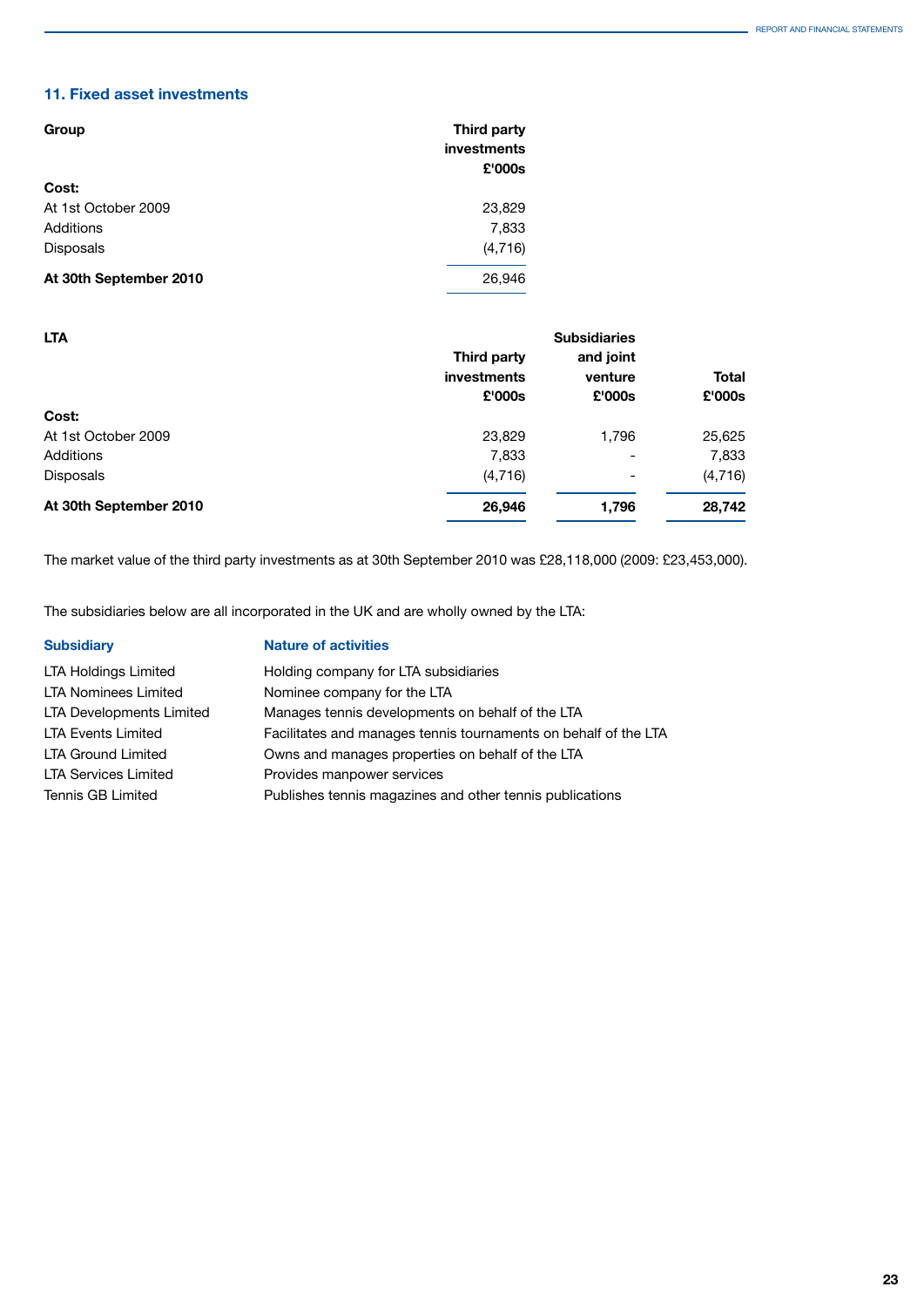## **12. Interest in joint venture**

The joint venture is The Ground Company, in which the LTA owns a 50% share. Its activities are the provision of grounds for tennis and croquet. The share of profits/(losses) of the joint venture is based upon audited financial statements prepared to 31st July 2010. The key financial information in respect of 50% of this entity is as follows:

|                                                 | 2010       | 2009      |
|-------------------------------------------------|------------|-----------|
|                                                 | £'000s     | £'000s    |
| <b>Turnover</b>                                 | 7,363      | 5,357     |
| Operating profit/(loss)                         | 1,597      | (1,093)   |
| Net interest payable                            | (306)      | (1, 327)  |
| Profit/(loss) on ordinary activities before tax | 1,291      | (2, 420)  |
| Tax on ordinary activities                      | (631)      | (380)     |
| Profit/(loss) for the financial year            | 660        | (2,800)   |
| Gross assets                                    |            |           |
| <b>Fixed assets</b>                             | 165,028    | 165,613   |
| <b>Current assets</b>                           | 11,041     | 6,713     |
|                                                 | 176,069    | 172,326   |
| <b>Gross liabilities</b>                        |            |           |
| Liabilities due within one year                 | (17, 569)  | (10, 937) |
| Liabilities due after more than one year        | (27, 713)  | (42, 512) |
|                                                 | (45, 282)  | (53, 449) |
| Debenture premia                                | (109, 301) | (98,051)  |

The LTA's share of the capital commitments in The Ground Company is £4.6m at year end (2009:£9.6m)

In May 2009 the LTA entered into a contract with The Club in respect of The Championships and the distribution of the surplus for the period to 2053. These terms and the conditional disposal of the LTA's investment in The Ground Company to The Club in 2013 secure this long term revenue source and enables the LTA to plan with long term certainty.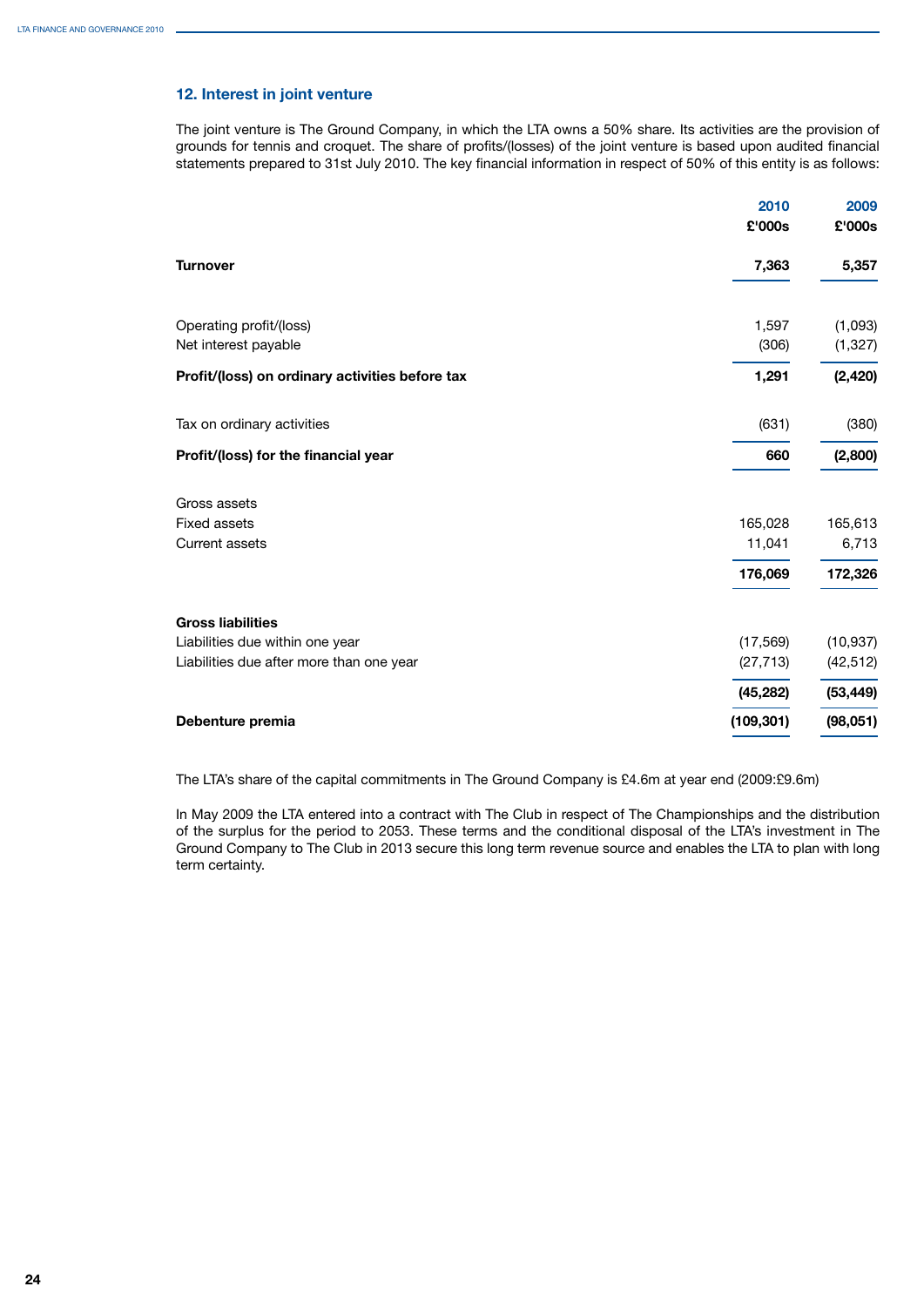## **13. Debtors**

|                                               | Group<br>2010<br>£'000s | Group<br>2009<br>£'000s | <b>LTA</b><br>2010<br>£'000s | <b>LTA</b><br>2009<br>£'000s |
|-----------------------------------------------|-------------------------|-------------------------|------------------------------|------------------------------|
| Amounts falling due within one year:          |                         |                         |                              |                              |
| Trade debtors                                 | 3,083                   | 1,744                   | 2,207                        | 792                          |
| Amounts owed by Group undertakings            |                         |                         | 5,371                        | 5,182                        |
| Amounts owed by The Championships             | 16,002                  | 14,170                  | 16,002                       | 14,170                       |
| Amounts owed by the TF                        | 1,262                   |                         | 1,130                        |                              |
| Loans repayable by places to play             | 868                     | 1,231                   | 868                          | 1,231                        |
| Tennis developments                           | 71                      | 262                     |                              |                              |
| Other debtors                                 | 458                     | 600                     | 236                          |                              |
| Prepayments and accrued income                | 1,460                   | 2,698                   | 1,153                        | 2,366                        |
|                                               | 23,204                  | 20,705                  | 26,967                       | 23,741                       |
| Amounts falling due after more than one year: |                         |                         |                              |                              |
| Loans repayable by places to play             | 11,447                  | 12,589                  | 11,447                       | 12,589                       |
| Tennis developments                           | 4,299                   | 4,207                   |                              |                              |
| Prepayments and accrued income                | 5,313                   | 5,665                   | 5,313                        | 5,665                        |
|                                               | 21,059                  | 22,461                  | 16,760                       | 18,254                       |

Included within amounts falling due after more than one year is £4,299,000 (2009: £4,207,000) that represents amounts repayable over a 20 year period that commenced in 2005 from The West Hants LTC for loans that assisted with the development of the club. In 2006 a moratorium was agreed to defer the instalments due in the calendar years 2007 and 2008, thus extending the repayment period to 22 years. In the current year it was agreed to extend the repayment period to 30 years and repayments are being made on this basis.

## **14. Deferred tax**

|                                                   | Group<br>2010<br>£'000s | Group<br>2009<br>£'000s | <b>LTA</b><br>2010<br>£'000s | <b>LTA</b><br>2009<br>£'000s |
|---------------------------------------------------|-------------------------|-------------------------|------------------------------|------------------------------|
| Asset                                             |                         |                         |                              |                              |
| At 1st October                                    | 1,014                   | 1,000                   | 907                          | 1,000                        |
| Credited/(charged) to the profit and loss account | 406                     | 14                      | 334                          | (93)                         |
| At 30th September                                 | 1,420                   | 1.014                   | 1.241                        | 907                          |

The gross deferred tax assets, of which £1,420,000 (2009: £1,014,000) have been recognised in these financial statements, comprise:

|                               | Group<br>2010<br>£'000s | Group<br>2009<br>£'000s | <b>LTA</b><br>2010<br>£'000s | <b>LTA</b><br>2009<br>£'000s |
|-------------------------------|-------------------------|-------------------------|------------------------------|------------------------------|
| Deferred capital allowances   | 2.043                   | 1.425                   | 1,864                        | 1,412                        |
| Short term timing differences | 127                     | 338                     | 127                          | 245                          |
| Deferred tax assets           | 2,170                   | 1.763                   | 1.991                        | 1,657                        |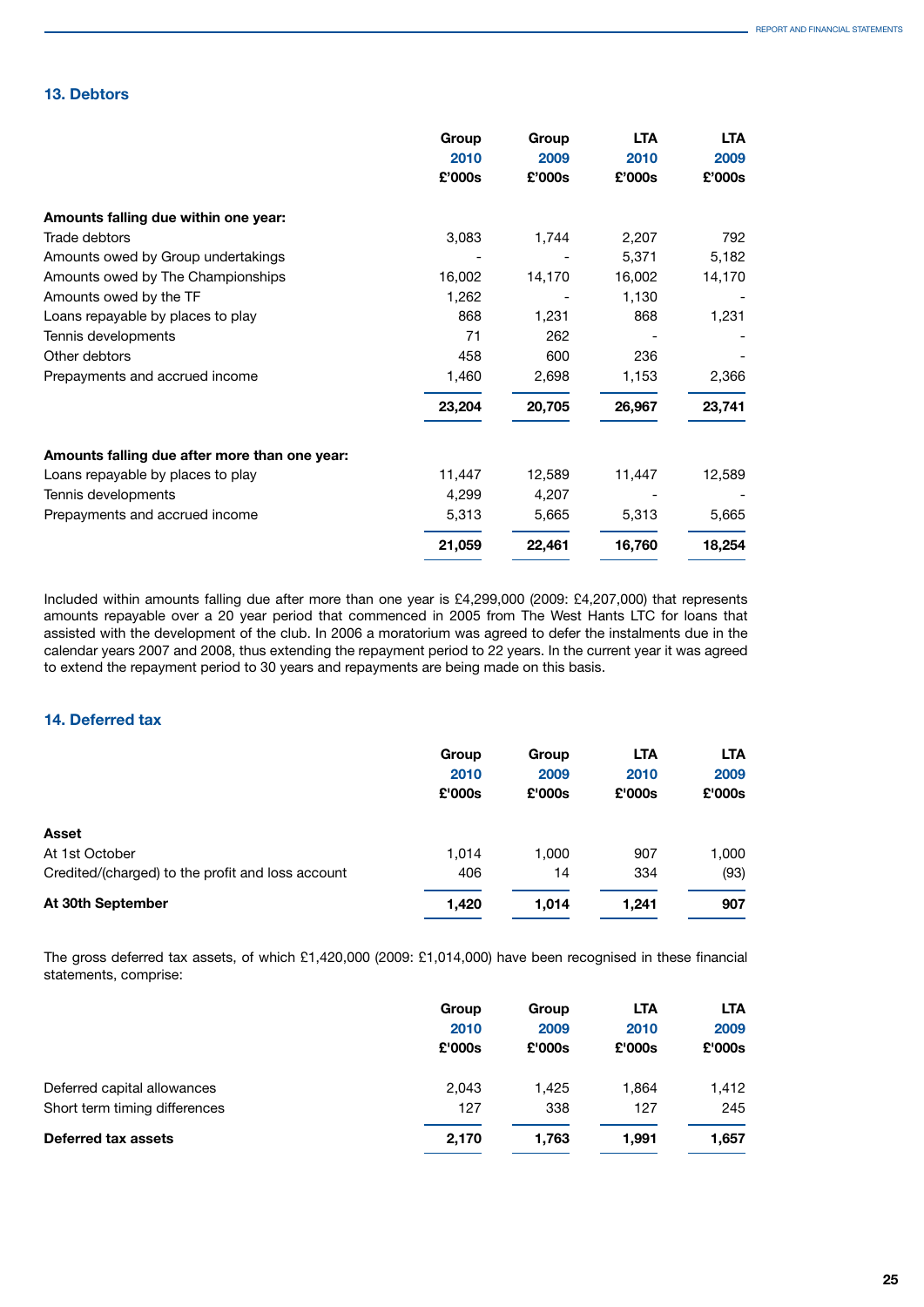## **15. Creditors - amounts falling due within one year**

|                                    | Group<br>2010<br>£'000s  | Group<br>2009<br>£'000s | <b>LTA</b><br>2010<br>£'000s | <b>LTA</b><br>2009<br>£'000s |
|------------------------------------|--------------------------|-------------------------|------------------------------|------------------------------|
| Trade creditors                    | 109                      | 801                     | 54                           | 537                          |
| Amounts owed to Group undertakings | $\overline{\phantom{a}}$ |                         | 142                          | 752                          |
| Amounts owed to the TF             | -                        | 296                     |                              | 335                          |
| Corporation tax                    | 808                      | 218                     | 808                          | 218                          |
| Other creditors                    | 2,997                    | 2,368                   | 2,131                        | 1,684                        |
| Accruals and deferred income       | 6,564                    | 5,478                   | 4,152                        | 3,941                        |
|                                    | 10,478                   | 9,161                   | 7,287                        | 7,467                        |

## **16. Creditors - amounts falling due after more than one year**

|                               | Group  | Group  | <b>LTA</b>               | <b>LTA</b>               |
|-------------------------------|--------|--------|--------------------------|--------------------------|
|                               | 2010   | 2009   | 2010                     | 2009                     |
|                               | £'000s | £'000s | £'000s                   | £'000s                   |
| Amounts owed to joint venture | 6,059  | 6,059  | 6.059                    | 6,059                    |
| Accruals and deferred income  | 505    | 195    | $\overline{\phantom{0}}$ | $\overline{\phantom{0}}$ |
|                               | 6,564  | 6.254  | 6,059                    | 6,059                    |

Amounts due to joint venture of £6,059,000 (2009: £6,059,000) are due to The Ground Company from the LTA. This amount is not repayable before June 2013. This loan is unsecured and is interest free.

## **17. General reserves**

| Group  | <b>LTA</b> |
|--------|------------|
| 2010   | 2010       |
| £'000s | £'000s     |
| 92.043 | 83,289     |
| (878)  | (1,309)    |
| 3,130  |            |
| 180    | 180        |
| 94,475 | 82,160     |
|        |            |

The LTA's funds may not be paid or distributed to its members but are applied towards the furtherance of the LTA's objectives.

The LTA invests any part of its funds that are not required immediately for its purposes and objectives. In the event of dissolution, the funds remaining will be devoted to objectives similar to those of the LTA or to some other charitable purpose.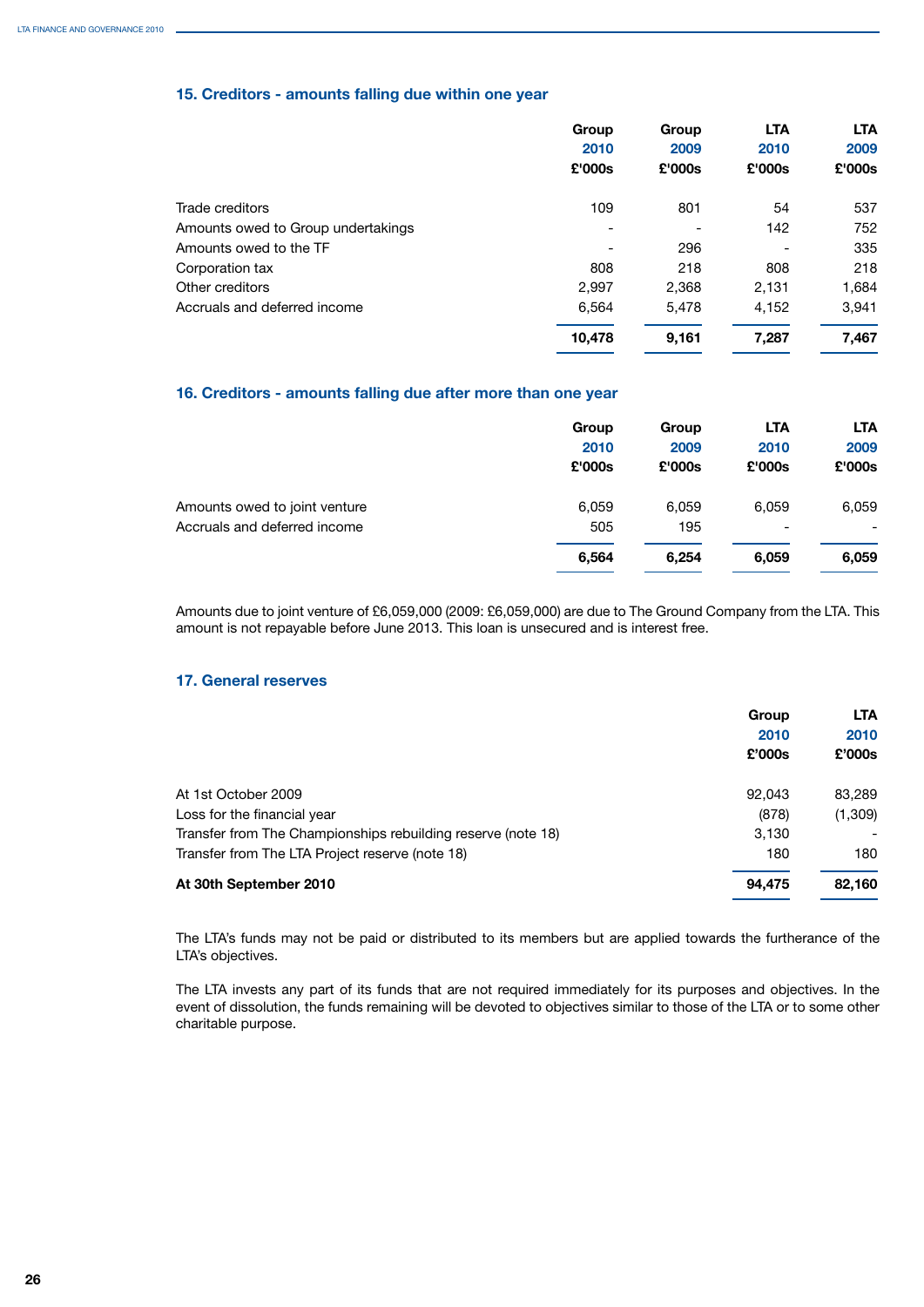## **18. Other reserves**

| Other<br>reserves<br>Group<br>£'000s | <b>Other</b><br><b>Reserves</b><br><b>LTA</b> |        |
|--------------------------------------|-----------------------------------------------|--------|
|                                      |                                               | £'000s |
|                                      |                                               | 48.361 |
|                                      | (3,310)                                       | (180)  |
| 13                                   | 13                                            |        |
| 45,064                               | 35,619                                        |        |
|                                      |                                               |        |

Other reserves include the projects reserve, ticket refunds reserve, loans fund, The Championships rebuilding reserve, the Lord Ritchie library fund and The Ground Company general reserve.

The LTA projects reserve of £6,443,000 (2009: £6,623,000) has been designated as a reserve segregated from the general reserve and represents amounts that are available for grants to fund capital projects.

The LTA ticket refunds reserve of £2,000,000 (2009: £2,000,000) is a reserve for rain delays at The Championships and has been created to allow for major variations in the level of refunds caused by rain from year to year.

The LTA loans fund of £27,000,000 (2009: £27,000,000) has been segregated from the general reserve and represents amounts that are allocated for loans to places to play.

The Championships rebuilding reserve of £9,387,000 (2009: £12,517,000) represents amounts set aside in The Ground Company to meet the potential long term rebuilding costs of The Championships facilities.

The hedging reserve of £177,000 (2009: £164,000) represents amounts taken to reserves in respect of exchange differences arising on the re-translation of fixed asset investments denominated in foreign currency, off-set by exchange differences arising on the re-translation of related forward exchange contracts.

## **19. Reconciliation of movements in funds and reserves**

|                             | Group   | Group   | <b>LTA</b> | <b>LTA</b> |
|-----------------------------|---------|---------|------------|------------|
|                             | 2010    | 2009    | 2010       | 2009       |
|                             | £'000s  | £'000s  | £'000s     | £'000s     |
| At 1st October              | 140.404 | 148.913 | 119.075    | 121,354    |
| Loss for the financial year | (878)   | (8,673) | (1,309)    | (2, 443)   |
| Movement in hedging reserve | 13      | 164     | 13         | 164        |
| At 30th September           | 139,539 | 140.404 | 117,779    | 119,075    |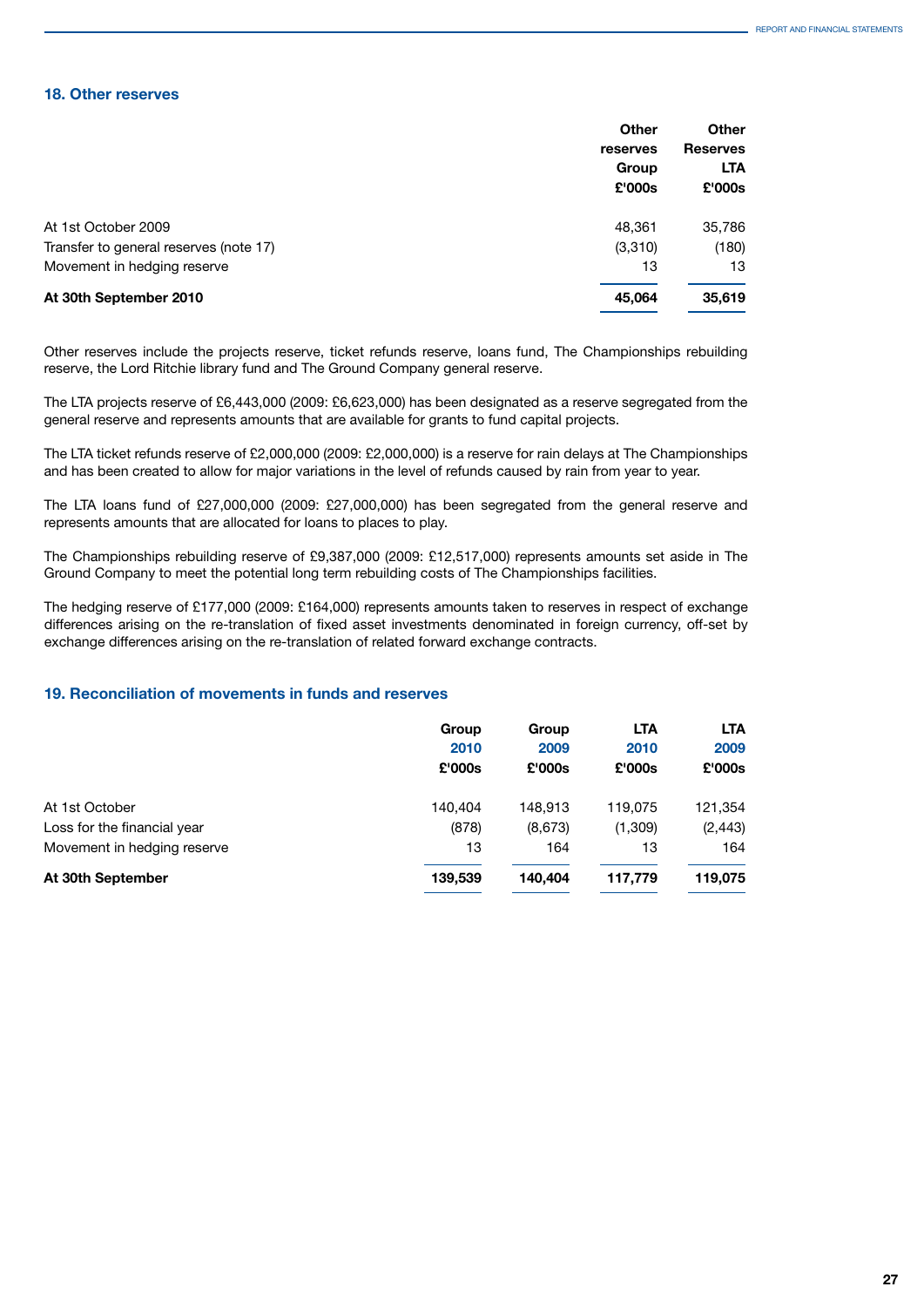## **20. Pension commitments**

The Group operates various defined contribution pension schemes for its employees:

The LTA Group Money Purchase Personal Pension Plan is closed for new contributions and members, but has assets which are held in a separate trustee administered fund. The trustees of the scheme are all officers of the Association. All new contributions for the LTA's employees are paid into the LTA Group Personal Pension Plan or private personal pension plans. All LTA pension plans are funded by contributions from the LTA and the employees. Annual contributions to the scheme by the LTA are related to pensionable salaries.

The contributions to the LTA schemes were:

| 2010   | 2009   |
|--------|--------|
| £'000s | £'000s |
| 465    | 440    |
| 43     | 43     |
| 508    | 483    |
|        |        |

No contributions were outstanding at the year end (2009: £nil)

## **21. Financial commitments**

At 30th September 2010 the Group had annual commitments under non-cancellable operating leases for assets, other than land and buildings, and other financial commitments as follows:

|                                | 2010   | 2009   |
|--------------------------------|--------|--------|
|                                | £'000s | £'000s |
| Operating leases which expire: |        |        |
| within one year                |        | 20     |
| within two to five years       | 429    | 280    |
| after more than five years     |        | -      |
|                                | 430    | 300    |

In addition to the commitments under non-cancellable operating leases noted above, there is £896,000 (2009: £752,000) of loans which have been approved for payment to places to play but have not yet been paid out.

At 30th September 2010 the LTA has forward exchange commitments with a fair value gain of £226,000 (2009: loss £56,000) at the year end exchange rate.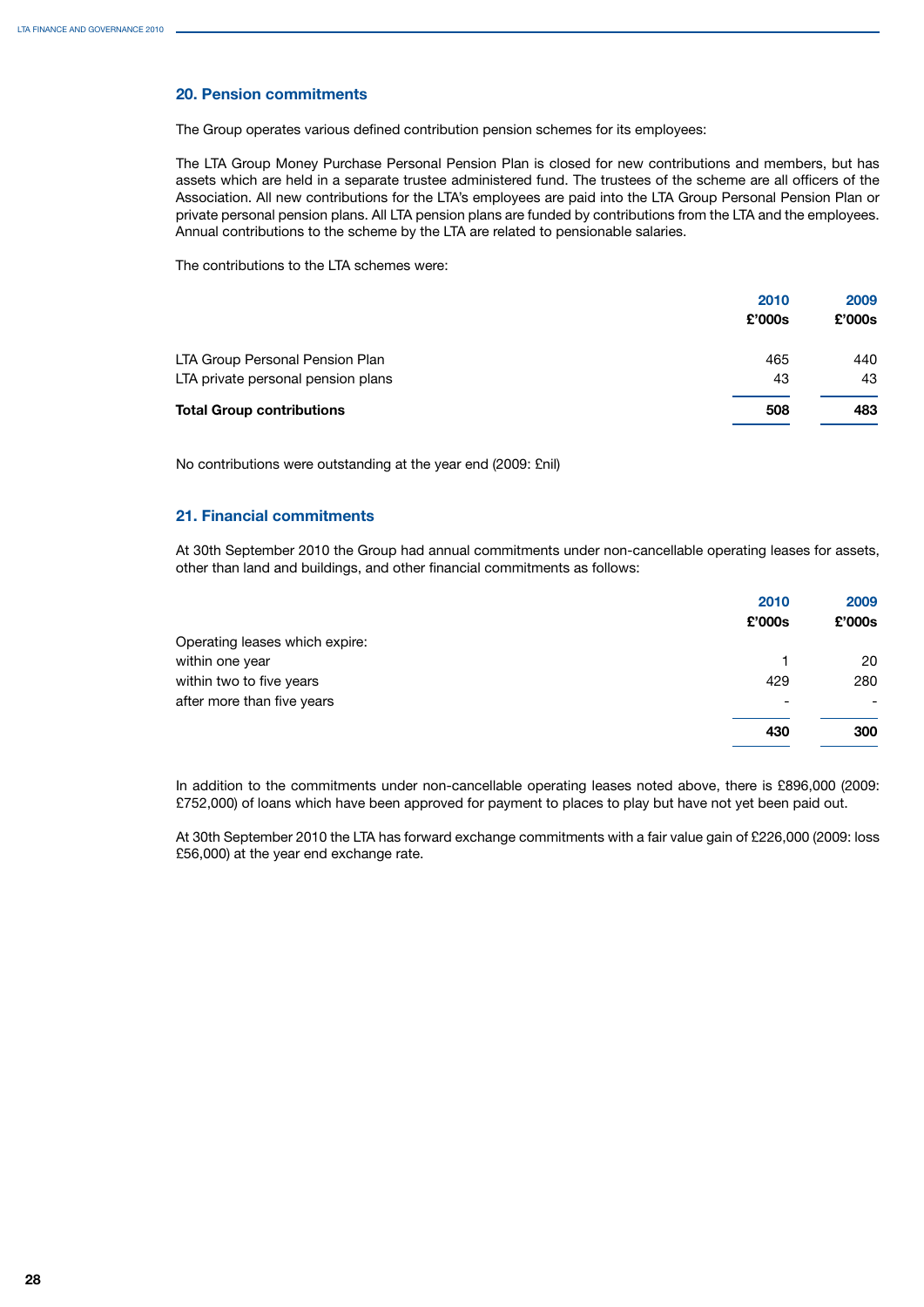## **22. Related party transactions**

The Group has opted to take advantage of the exemption available in Financial Reporting Standard 8: Related Party Disclosures not to disclose transactions between Group entities that have been eliminated on consolidation.

## **The Championships**

The LTA operates a joint arrangement under an agreement for the governance and operation of The Championships with The Club, The Ground Company and The All England Lawn Tennis Club (Wimbledon) Limited. In 2009 and 2010, the Joint Finance Committee of The Championships allocated 100% of the net surplus of The Championships to the LTA. The LTA's share of the surplus of The Championships is based upon the audited financial statements prepared to 31st July 2009 and 2010.

The gross surplus of The Championships amounted to £32,408,000 (2009: £30,612,000). Net of withholding tax and officiating income the surplus receivable by the LTA amounted to £31,002,000 (2009: £29,170,000). The amount due from The Championships at the year end was £16,002,000 (2009: £14,170,000).

The costs of officiating services are charged to The Championships. This represents the LTA's work in partnership with the Association of British Tennis Officials to manage, supply and pay the umpires and other officials each year that work at The Championships. In 2010 the LTA recharged The Championships £862,000 (2009: £917,000) for these services.

In 2010 the LTA received £1,000,000 (2009: £1,000,000) subvention payment from The Championships to help fund and support grass court tournaments in the periods before and after The Championships. The LTA also purchased £1,391,000 (2009: £1,167,000) of tickets at face value from The Championships for onward sale and distribution.

## **Tennis Foundation**

Under agreement, the LTA and the TF run a number of programmes jointly in partnership for the advancement of tennis across the areas of schools, juniors and tennis facilities. 99 employees (2009: 100) are employed jointly by the TF and the LTA to operate and administer these charitable programmes and an appropriate proportion of these costs are recharged to the TF under employment costs.

In 2010 the LTA donated £11,100,000 (2009: £9,400,000) to the TF. During the year the TF was charged £2,207,000 (2009: £2,276,000) for employment costs from the LTA. In addition, the TF was recharged on an arm's length basis £1,577,000 (2009: £840,000) by the LTA for support, administrative and management services to the TF. The amount owed by the TF at the year end was £1,262,000 (2009: owed to £296,000).

During the year The Championships made a charitable donation of £3,000,000 (2009: £3,000,000) to the TF.

## **The All England Lawn Tennis Ground Plc** (The Ground Company)

During the year The Ground Company charged The Championships a facility fee of £13,380,000 (2009: £9,370,000) for the use of the grounds for the tournament. In 2010 the Ground Company charged The Championships costs of £820,000 (2009: £1,487,000) under the Long Term Plan introduced in 1993 for the development of the grounds at Wimbledon.

The LTA has a loan of £6,059,000 owed to The Ground Company. This amount is not repayable before 2013. This loan is unsecured and is interest-free.